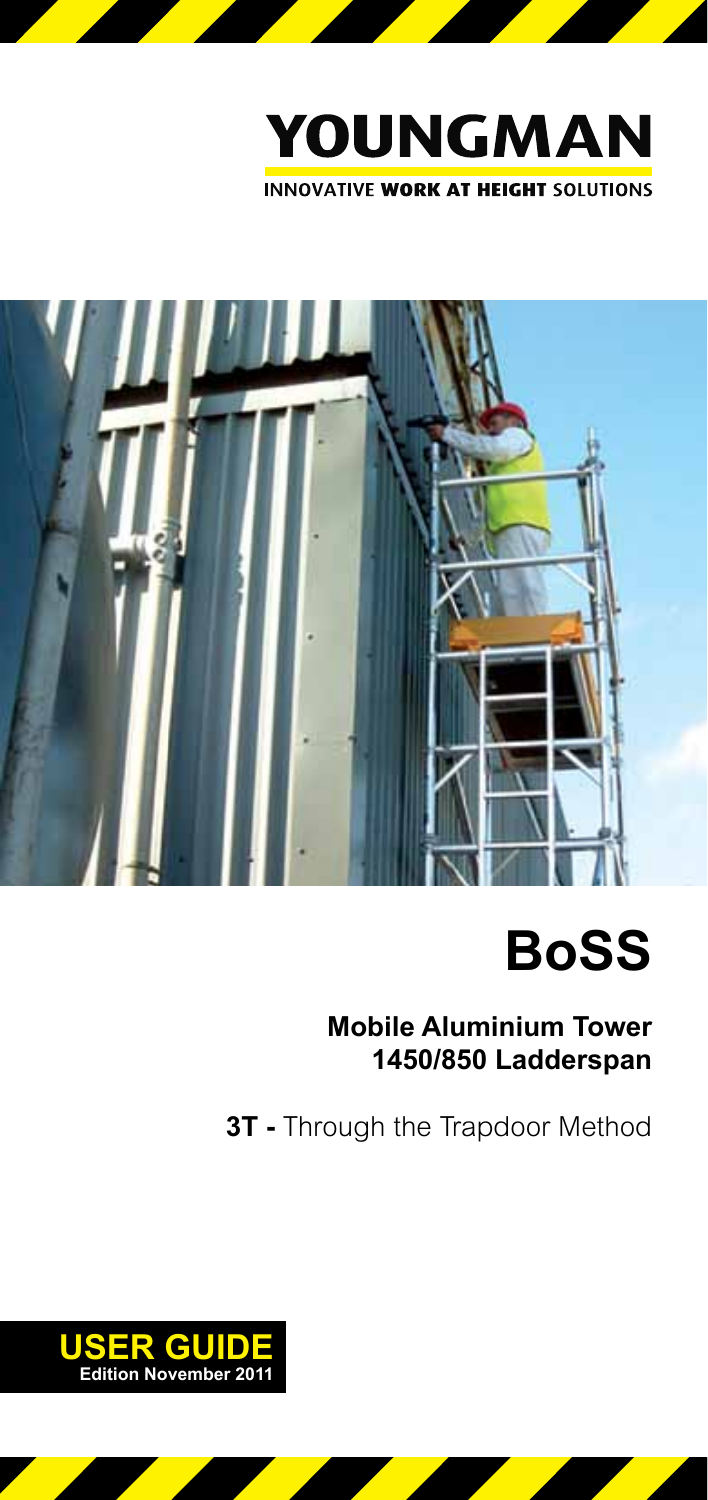## Safety First **Mobile Towers - 3T Method**

#### **INTRODUCTION**

**Please read this guide carefully. Please note that diagrams are for illustrative purposes only. User guides are also available to download from our website at youngmangroup.com**

BoSS mobile aluminium towers are light-weight scaffold towers used throughout the building and construction industry for both indoor and outdoor access solutions where a stable and secure platform is required. Ideal for maintenance and installation work or short-term access, the highly versatile towers provide a strong working platform for a variety of heights.

This User Guide provides you with step by step instructions to ensure your system is erected easily and safely, using the 3T (Through The Trapdoor) method.

The law requires that personnel erecting, dismantling or altering towers must be competent. Any person erecting a Youngman BoSS mobile tower must have a copy of this guide. For further information on the use of mobile access and working towers consult the PASMA operators code of practice.

If you need further information, design advice, additional guides or any other help with this product, please contact Youngman on +44 (0)1621 745900 or email sales@youngmangroup.com

#### **COMPLIANCES**

Following examination by the SP Technical Research Institute of Sweden, the Boss (Clima and Evolution) mobile access tower has been issued with a Type Examination Certificate No 249405 in accordance with the requirements of Ordinance AFS 1990:12 Stallningar , type examination rules SPCR 064 for temporary structures and SS-EN 1004:2005 including appurtenant standards.



Instruction Manual EN 1298-IM-EN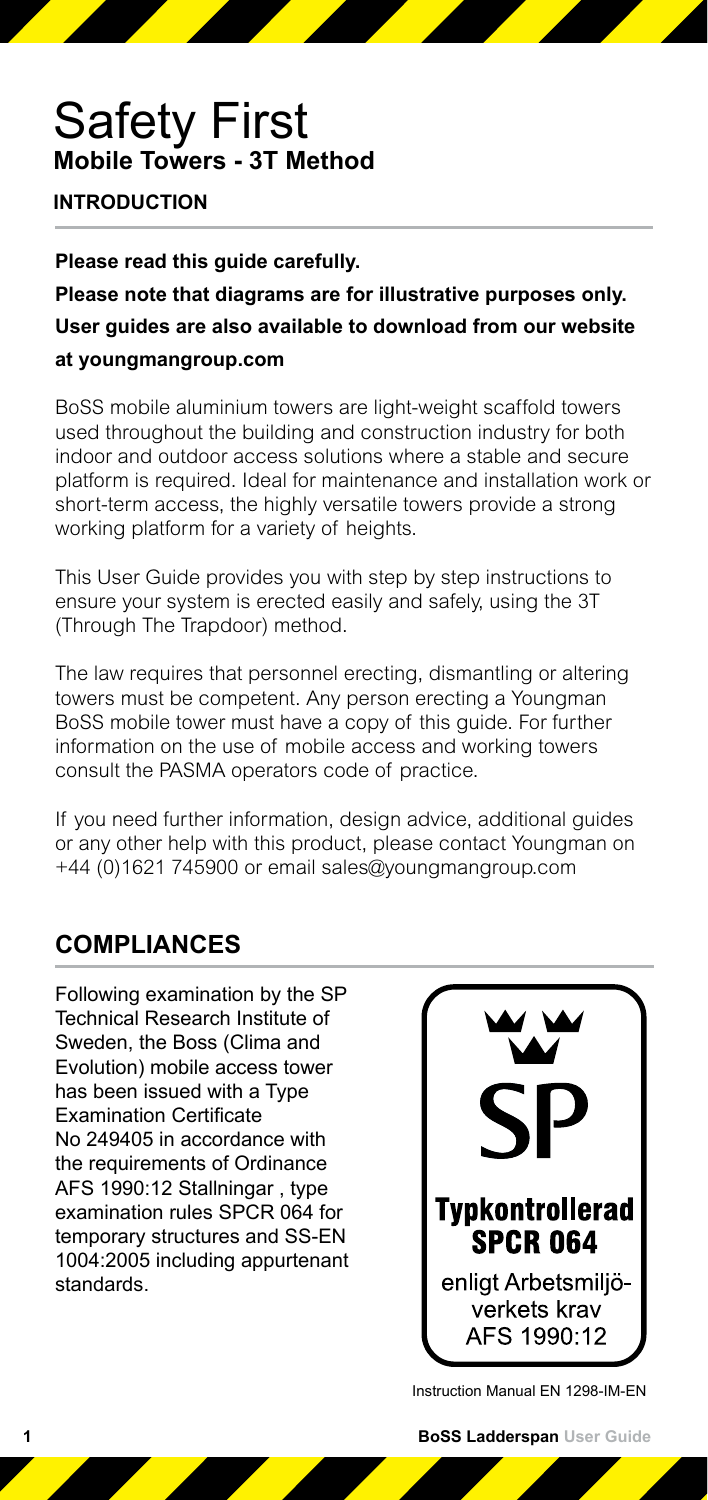#### **PREPARATION AND INSPECTION**

Inspect the equipment before use to ensure that it is not damaged and that it functions properly. Damaged or incorrect components shall not be used.

#### **SAFE USE**

- Check that all components are on site, undamaged and that they are functioning correctly – (refer to Checklist and Quantity Schedules). Damaged or incorrect components shall not be used.
- Check if the ground on which the mobile access tower is to be erected and moved is capable of supporting the tower.
- The safe working load is 275 kgs (606lbs), per platform level, uniformly distributed up to a maximum of 950kgs (2100lbs), per tower (including self weight).
- Towers **must** always be climbed from the inside using the built in ladder during assembly and use.
- $\bullet$  It is recommended that towers should be tied to a solid structure when left unattended.
- Adjustable legs should only be used for levelling.

#### **LIFTING OF EQUIPMENT**

- Tower components should be lifted using a reliable lifting material (e.g. strong rope), employing a reliable knot (e.g. clove hitch), to ensure safe fastening and always lift within the footprint of the tower.
- Assembled mobile towers should not be lifted with a crane or other lifting device.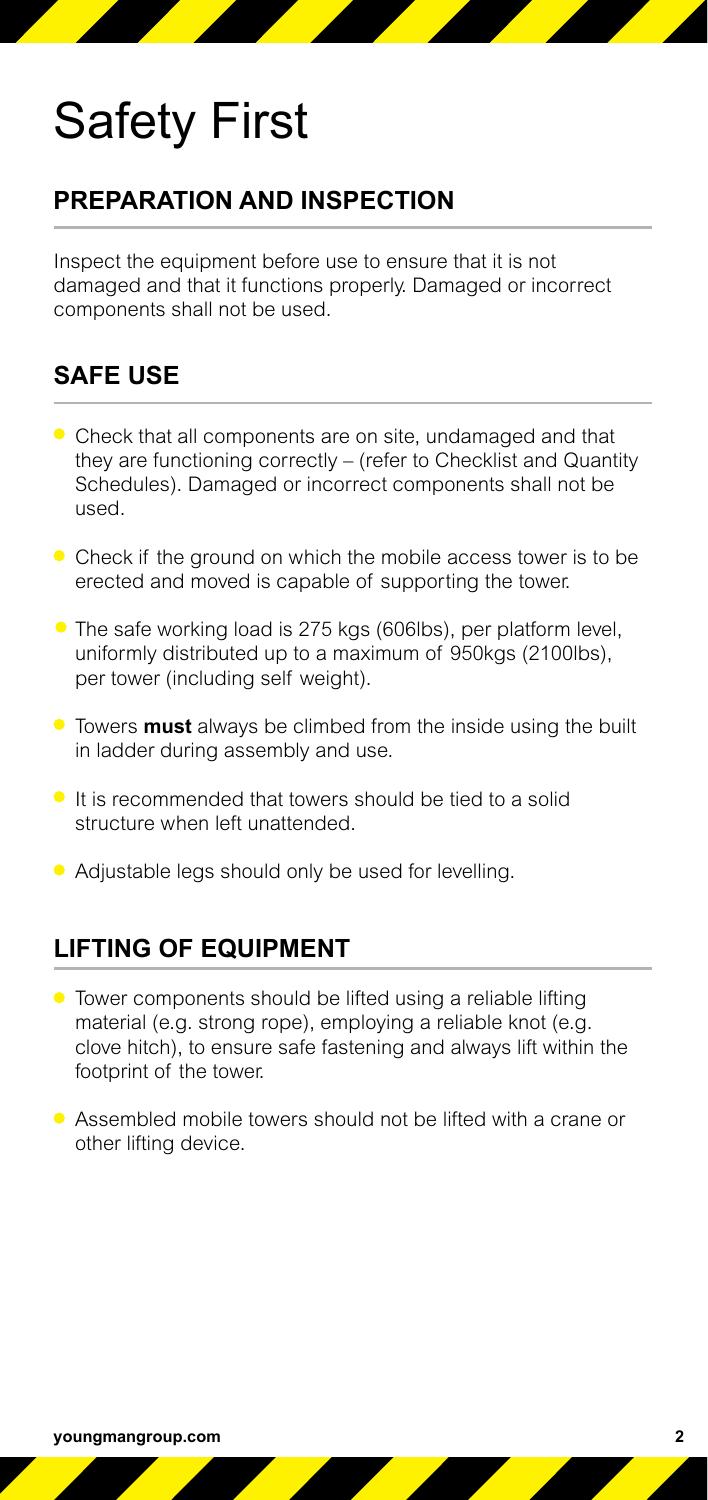#### **STABILISERS / BALLAST**

- Stabilisers or outriggers and ballast weights shall always be fitted when specified.
- **The Quantity Schedules show the recommended stabilisation.** In circumstances where there is restricted ground clearance for stabilisers/outriggers, contact your supplier for advice. Ballast must be of solid materials (i.e. not water or loose sand) and should not be positioned to overload individual legs. Ballast should be secured against accidental removal where practicable, and be supported on the lowest rung of the bottom frame.

#### **MOVEMENT**

- The tower should only be moved by manual effort, and only from the base.
- When moving the tower, beware of live electrical apparatus, particularly overhead, plus wires or moving parts of machinery.
- No person or materials should be on the tower during movement.
- Caution should be exercised when wheeling a tower over rough, uneven or sloping ground, taking care to unlock and lock castors. If stabilisers are fitted, they should only be lifted a maximum of 25mm above the ground to clear ground obstructions.
- The overall height of the tower when being moved, should not exceed 2.5 times the minimum base dimensions, or 4 metres overall height.
- Before use, check the tower is still correct and complete.
- After every movement of the tower use a spirit level to check that it is vertical and level and set the adjustable legs as required.
- Do not move the tower in wind speeds over 7.7 metres per second (17mph).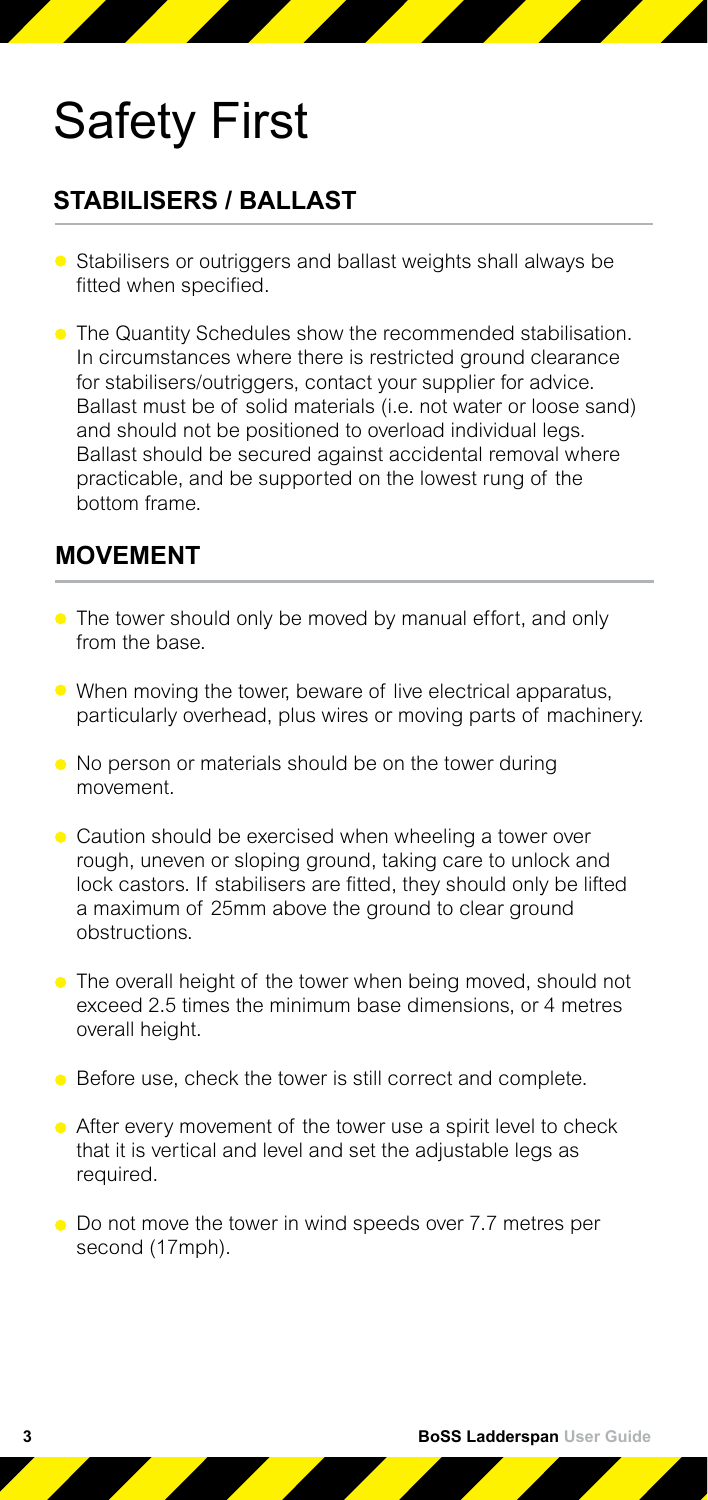#### **DURING USE**

● Beware of high winds in exposed, gusty or medium breeze conditions. We recommend that in wind speeds over 7.7 metres per second (17 mph), cease working on the tower and do not attempt to move it. If the wind becomes a strong breeze, expected to reach 11.3 metres per second (25 mph), tie the tower to a rigid structure. If the wind is likely to reach gale force, over 18 metres per second (40 mph), the tower should be dismantled.

| Wind<br><b>Description</b> | <b>Beaufort Scale Beaufort Speed</b>                       | No. |           | <b>Speed</b><br>in m.p.h in m/sec |
|----------------------------|------------------------------------------------------------|-----|-----------|-----------------------------------|
| Medium<br><b>Breeze</b>    | Raises dust and<br>loose paper,<br>twigs snap off          | 4   | $8-12$    | $4-6$                             |
| Strong<br><b>Breeze</b>    | Large branches<br>in motion.<br>telegraph wires<br>whistle | 6   | 25-31     | $11 - 14$                         |
| Gale Force                 | Walking is<br>difficult                                    | 8   | $39 - 46$ | 17-21                             |

- Beware of open ended buildings, which can cause funnelling effect.
- Do not abuse equipment. Damaged or incorrect components shall not be used.
- Raising and lowering components, tools, and/or materials by rope should be conducted within the lower base. Ensure that the safe working load of the supporting decks and the tower structure is not exceeded.
- The assembled tower is a working platform and should not be used as a means of access or egress to other structures.
- Beware of horizontal forces (e.g. power tools) which could generate instability. **Maximum horizontal force 20 kg.**
- The stairway towers, featuring an inclined staircase access, are for frequent use by personnel carrying tools and/or materials.
- Mobile towers are not designed to be suspended please refer to your supplier for advice.
- Do not use boxes or stepladders or other objects on the platform to gain extra height.

**youngmangroup.com**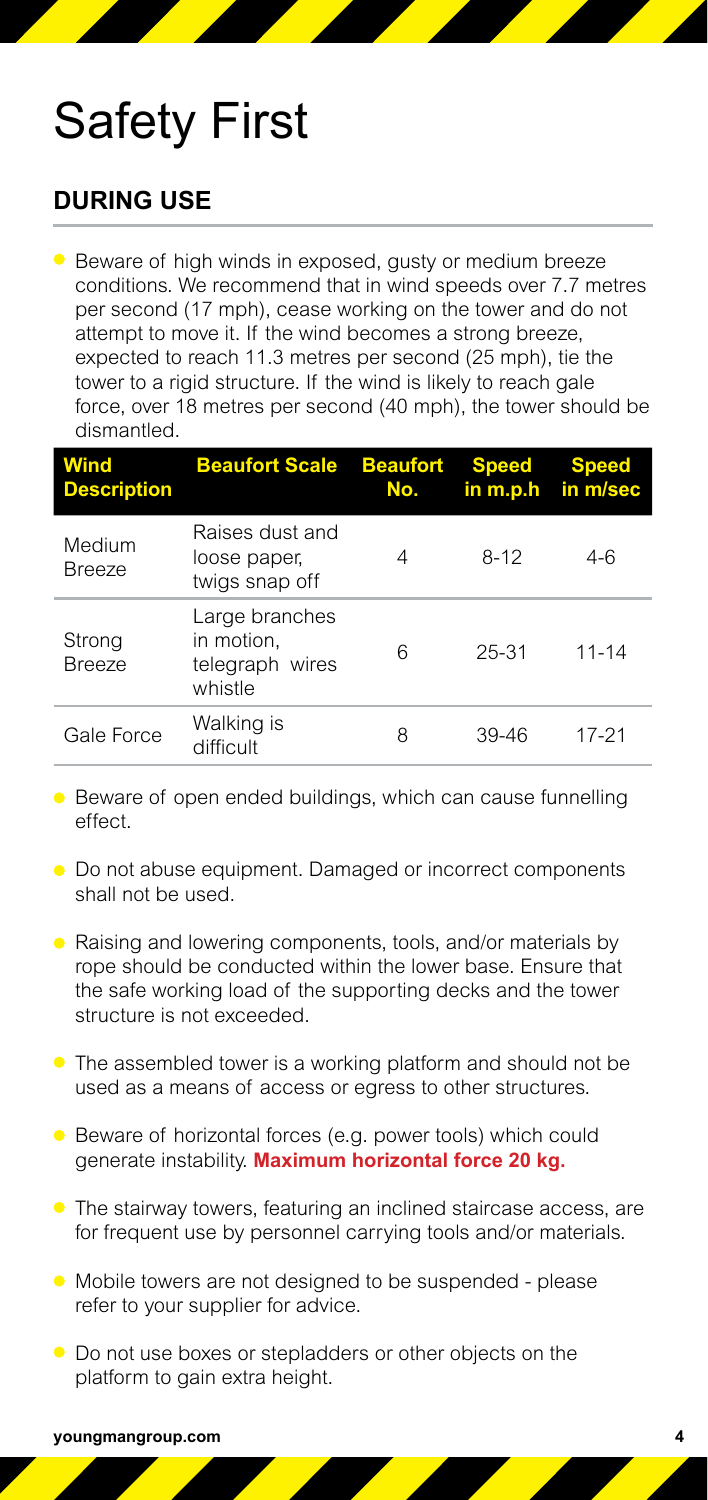#### **TIES**

- Ties should be used when the tower goes beyond its safe height, beyond the limits of the stabilisers/outriggers, or if there is a danger of instability. They should be rigid, two way ties fastened to both uprights of the frame with load-bearing right angled or swivel couplers. Only couplers suitable for the 50.8mm diameter tube of the tower should be used. Ideally, ties should be secured to both faces of a solid structure by means of anchorages.
- The tie frequency may vary depending on the application, but they should, at a minimum, be every 4 metres height.
- **•** For further information on tying-in a tower please contact your supplier or Youngman.

#### **MAINTENANCE - STORAGE - TRANSPORT**

- All components and their parts should be regularly inspected to identify damage, particularly to joints. Lost or broken parts should be replaced, and any tubing with indentation greater than 5mm should not be used and put to one side for manufacture repair. Adjustable leg threads should be cleaned and lightly lubricated to keep them free running.
- Brace claws, frame interlock clips, trapdoor latches and platform windlocks should be regularly checked to ensure they lock correctly.
- Refer to the BoSS Inspection Manual for detailed inspection and maintenance advice
- Components should be stored with due care to prevent damage.
- Ensure components are not damaged by excessive strapping forces when transported.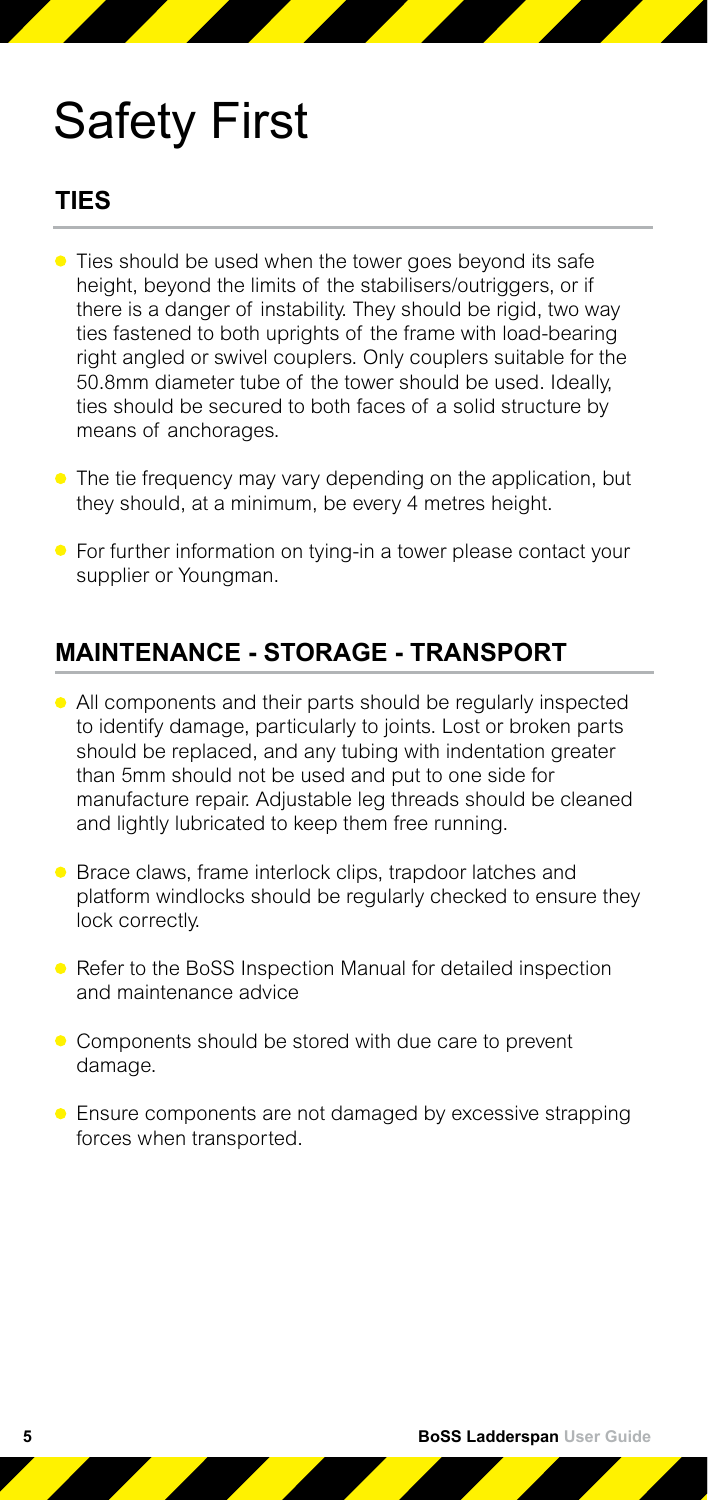

2 Rung Ladder Frame Adjustable Leg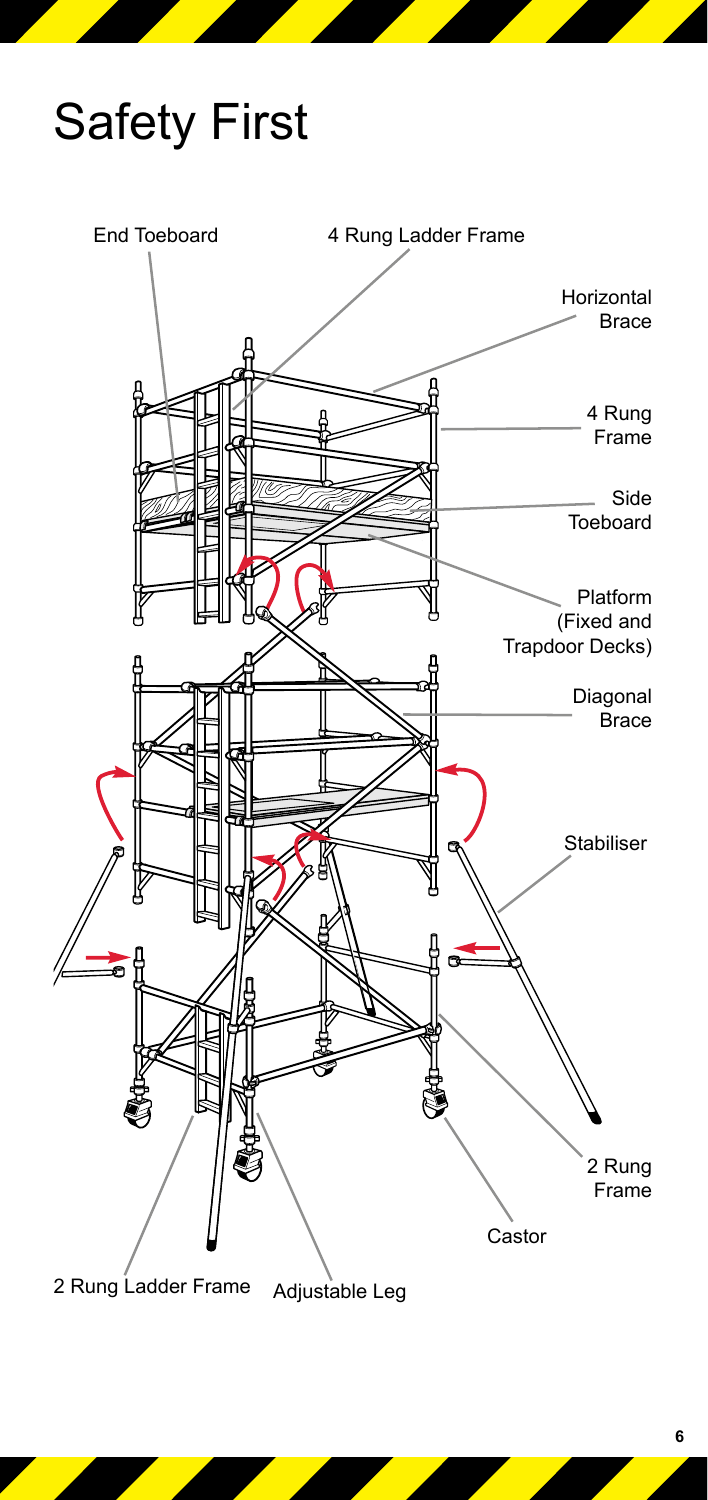|                          | Internal/External Use - Towers under 2.5m are outside of the scope of EN1004 |                      |                |                            |            |             |            |            |             |               |               |                |               |               |                         |                    |                         |                |                | Internal Use  |           |                |    |         |
|--------------------------|------------------------------------------------------------------------------|----------------------|----------------|----------------------------|------------|-------------|------------|------------|-------------|---------------|---------------|----------------|---------------|---------------|-------------------------|--------------------|-------------------------|----------------|----------------|---------------|-----------|----------------|----|---------|
| <b>LNENO4N02</b>         | <b>WORKING HEIGHT</b><br><b>PLATFORM HEIGH</b>                               | $1.2^{\circ}$<br>3.2 | 3.7<br>5.      | 4.2<br>2.2                 | 4.7<br>2.7 | 5.2<br>3.2  | 3.7<br>5.7 | 6.2<br>4.2 | 6.7<br>4.7  | 5.2<br>7.2    | 5.7<br>7.7    | 6.2<br>8.2     | 6.7<br>8.7    | 7.2<br>9.2    | Ĕ                       | 8.2                |                         | 9.2            |                | 12.2<br>10.2  | 12.7      | 11.2<br>13.2   |    | 12.2    |
| 125/150/200 mm Castor    |                                                                              | 4                    | 4              | 4                          | 4          | 4           | 4          | 4          | 4           | 4             | 4             | 4              | 4             | 4             | d                       |                    |                         | 4              | 4              | 4             | 4         |                | 4  |         |
| Adjustable leg assembly  |                                                                              | 4                    | 4              | 4                          | 4          | 4           | 4          | 4          | 4           | 4             | 4             | 4              | 4             | 4             | d                       | đ                  |                         | 4              | 4              | 4             | 4         | 4              | 4  | 4       |
| 1450 2 Rung Ladder Frame |                                                                              |                      |                |                            |            |             |            |            |             |               |               |                |               |               |                         |                    |                         |                |                |               |           |                |    |         |
| 1450 2 Rung Span Frame   |                                                                              |                      |                |                            |            |             |            |            |             |               |               |                |               |               |                         |                    |                         |                |                |               |           |                |    |         |
| 1450 3 Rung Ladder Frame |                                                                              |                      |                |                            |            |             |            |            |             |               |               |                |               |               |                         |                    |                         |                |                |               |           |                |    |         |
| 1450 3 Rung Span Frame   |                                                                              |                      |                |                            |            |             |            |            |             |               |               |                |               |               |                         |                    |                         |                |                |               |           |                |    |         |
| 1450 4 Rung Ladder Frame |                                                                              |                      |                |                            |            | $\sim$      |            | $\sim$     | $\sim$      | m             | $\sim$        | m              | $\sim$        | 4             | S                       |                    |                         | S              | 4              | Ю             | c         | $\circ$        | Ю  | $\circ$ |
| 1450 4 Rung Span Frame   |                                                                              |                      |                |                            |            | $\sim$      |            | $\sim$     | $\sim$      | m             | $\sim$        | m              | S             | 4             | m                       |                    |                         | S              | 4              | Ю             | c         | $\circ$        | c  | $\circ$ |
|                          | .8m and 2.5m Fixed Deck                                                      |                      |                | $\stackrel{*}{\leftarrow}$ | $\sim$     |             |            |            | $\sim$      |               |               |                | $\sim$        |               |                         |                    | $\sim$                  |                |                |               | $\sim$    |                |    |         |
|                          | .8m and 2.5m Trap Door Deck                                                  |                      | $\overline{ }$ | $\overline{ }$             |            | $\sim$      | $\sim$     | $\sim$     | $\sim$      | S             | S             | m              | 6             | 4             | 4                       | d                  |                         | Ю              | ယ              | Ю             | S         | $^{\circ}$     | G  | G       |
|                          | .8m and 2.5m Horizontal Brace (red)                                          | $^{\circ}$           | Ğ.             | Ö                          | Ö          | $\supseteq$ | $\cong$    | $\approx$  | $\supseteq$ | $\frac{4}{4}$ | $\frac{4}{4}$ | 14             | 14            | $\frac{8}{1}$ | $\frac{\infty}{\infty}$ | $\frac{\infty}{2}$ | $\frac{\infty}{\infty}$ | 22             | 22             | 22            | 22        | 26             | 26 | 8       |
|                          | 2.1m and 2.7m Diagonal Brace (blue)                                          | $\sim$               | S              | S                          | 4          | S           | $^{\circ}$ | N          | $\infty$    | o             | $\frac{1}{2}$ | $\overline{a}$ | $\frac{1}{2}$ | $\frac{3}{2}$ | $\overline{4}$          | $\frac{5}{1}$      | $\frac{6}{2}$           | $\overline{1}$ | $\frac{8}{10}$ | $\frac{1}{2}$ | $\approx$ | $\overline{5}$ | 22 | 23      |
|                          |                                                                              |                      |                |                            |            |             |            |            |             |               |               |                |               |               |                         |                    |                         |                |                |               |           |                |    |         |

MPORTANT: Please ensure you also read the Quantity Schedule on page 8. IMPORTANT: Please ensure you also read the Quantity Schedule on page 8.

\* If you are unable to position the working platform easily from the ground, you may require an additional fixed platform for this tower \* If you are unable to position the working platform easily from the ground, you may require an additional fixed platform for this tower height.

BoSS 1450 Ladderspan to EN 1004: Available in 2 lengths - 1.8m and 2.5m

BoSS 1450 Ladderspan to EN 1004: Available in 2 lengths - 1.8m and 2.5m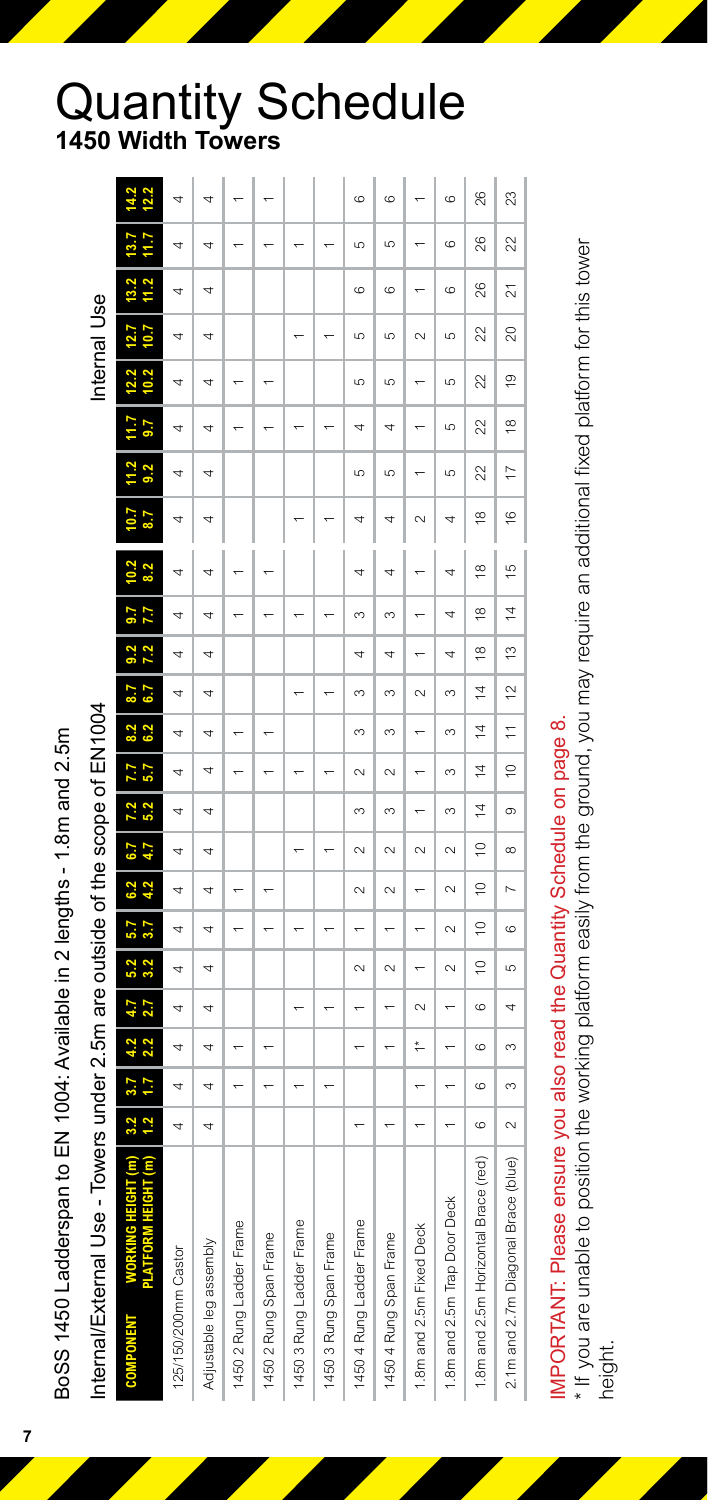BoSS 1450 Ladderspan to EN 1004: Available in 2 lengths - 1.8m and 2.5m

# Internal/External Use

| BoSS 1450 Ladderspan to EN 1004: Available in 2 lengths - 1.8m and 2.5m |                 |                     |     |        |                                                                                               |     |        |                                               |   |     |                |     |     |     |                 |        |              |        |     |     |        |
|-------------------------------------------------------------------------|-----------------|---------------------|-----|--------|-----------------------------------------------------------------------------------------------|-----|--------|-----------------------------------------------|---|-----|----------------|-----|-----|-----|-----------------|--------|--------------|--------|-----|-----|--------|
| Internal/External Use                                                   |                 |                     |     |        |                                                                                               |     |        |                                               |   |     |                |     |     |     |                 |        | Internal Use |        |     |     |        |
|                                                                         | $\overline{12}$ | $3.2$   $3.7$   4.2 |     |        | $4.7$   5.2   5.7   6.2   6.7   7.2   7.7   8.2   8.7   9.2   9.7   10.2  <br>$\frac{1}{3.2}$ |     |        | 4.2 4.7 5.2 5.7 6.2 6.7                       |   |     | 7.2   7.7      |     |     |     | $\frac{9.2}{2}$ |        |              |        |     |     | 12.2   |
| 1.8m and 2.5m Side Toeboard                                             | $\sim$          |                     |     | $\sim$ |                                                                                               |     | $\sim$ |                                               |   |     |                |     |     |     |                 |        |              | $\sim$ |     |     | $\sim$ |
| 1.2m End Toeboard                                                       | $\sim$          | $\sim$              |     |        |                                                                                               |     | $\sim$ |                                               |   |     |                |     |     |     |                 | $\sim$ |              | $\sim$ |     |     |        |
| Toeboard Holder                                                         | 4               | 4                   |     |        |                                                                                               | 4   | 4      |                                               | 4 |     |                |     |     |     |                 |        |              |        | 4   |     |        |
| SP7 Fixed Stabiliser                                                    |                 |                     |     |        |                                                                                               | 4   | 4      |                                               |   |     |                |     |     |     |                 |        |              |        |     |     |        |
| SP10 Telescopic Stabiliser                                              |                 |                     |     |        |                                                                                               |     |        |                                               | 4 |     | $\overline{a}$ | 4   |     |     |                 |        |              |        |     |     |        |
| SP15 Telescopic Stabiliser                                              |                 |                     |     |        |                                                                                               |     |        |                                               |   |     |                |     |     |     |                 |        |              |        |     |     |        |
| 1.8m TOWER Total Self-weight (kgs)                                      | $\overline{5}$  | 8                   | 103 | 146    | 161                                                                                           | 169 | 175    | $195$   210   231   237                       |   | 257 | 272            | 279 | 300 | 306 | 320             | 328    | 334          | 354    | 369 | 377 | 383    |
| 2.5m TOWER Total Self-weight (kgs)                                      |                 |                     |     |        | 108   116   143   169   185   194                                                             |     |        | 201   226   243   264   271   296   313   321 |   |     |                |     | 343 | 354 | 370             | 378    | 385          | 411    | 427 | 436 | 443    |
|                                                                         |                 |                     |     |        |                                                                                               |     |        |                                               |   |     |                |     |     |     |                 |        |              |        |     |     |        |

See pages 10 and 30 for stabiliser positions. See pages 10 and 30 for stabiliser positions.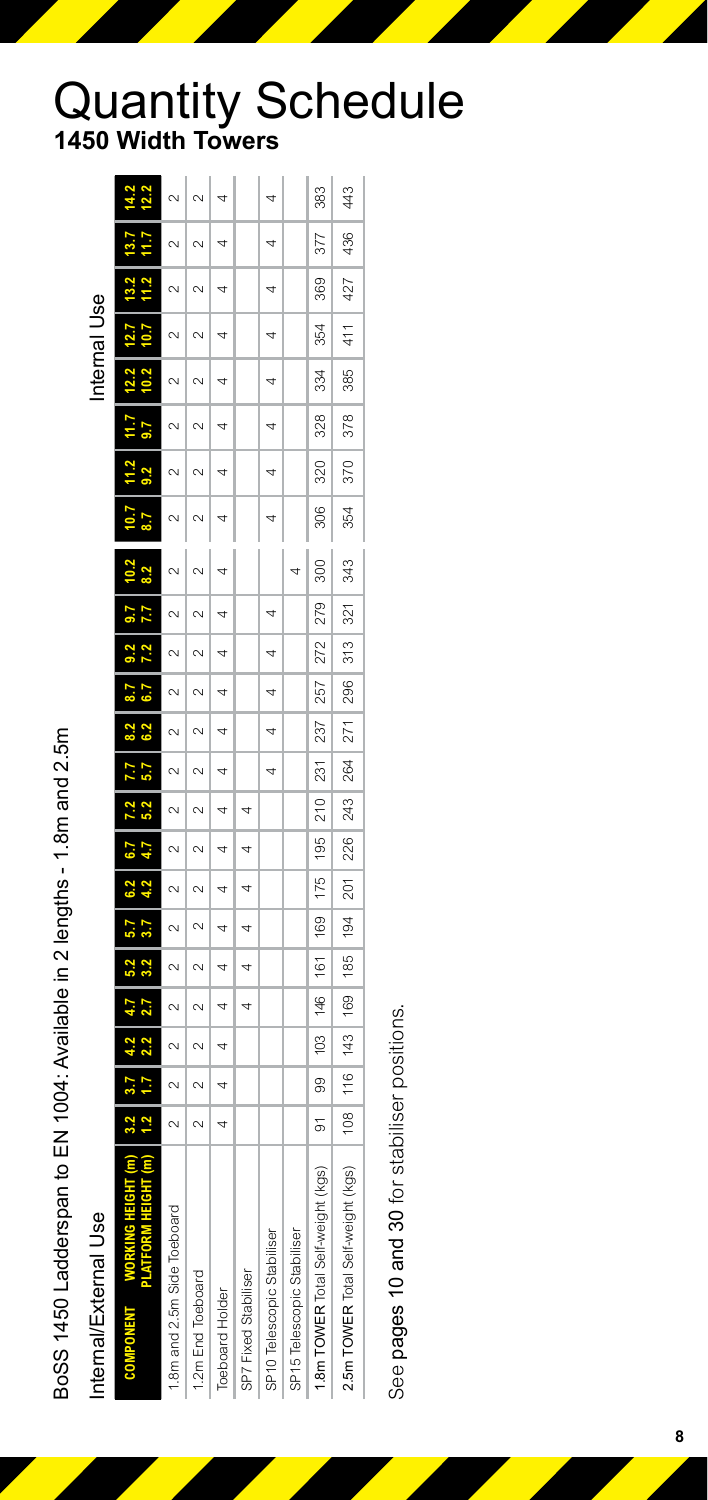#### **NUMBER OF WORKING PLATFORMS ALLOWED**

The MAXIMUM SAFE WORKING LOAD (the combined weight of the users, tools and materials) that may be placed on the tower is the total weight less the self weight of the tower. The total weight for the towers shown in the schedule is 950kg.

#### **Example 1:**

A 1450 tower built using the 3T method with a 4.2m platform height and a platform length of 1.8m has a self weight of 175kg.

 $950$ kg — 180kg = 775kg maximum safe working load total weight self weight (users, tools and materials)

#### **Example 2:**

A 1450 tower built using the 3T method with a 11.7m platform height and a platform length of 2.5m has a self weight of 436kg.

 $950$ kg —  $436$ kg =  $514$ kg maximum safe working load

total weight self weight (users, tools and materials)

For greater heights and loads, consult Youngman for guidance.

#### **PLATFORM LOADING**

On a 1450 tower a platform may comprise of a single deck or two decks placed side by side. The maximum safe working load (the combined weight of the users, tools and materials) that may be placed on a platform is 275kg. This must be evenly distributed over either one deck, or two decks placed side by side.

The quantities on pages 7 and 8, will enable BoSS towers to be built safely and therefore comply with the requirements of the Work at Height Regulations. They include double guardrails to all platforms, and toeboards will need to be added if any levels are used as working platforms and for storage of materials. EN 1004 requires platforms at least every 4.2m, and these measures will exceed that requirement.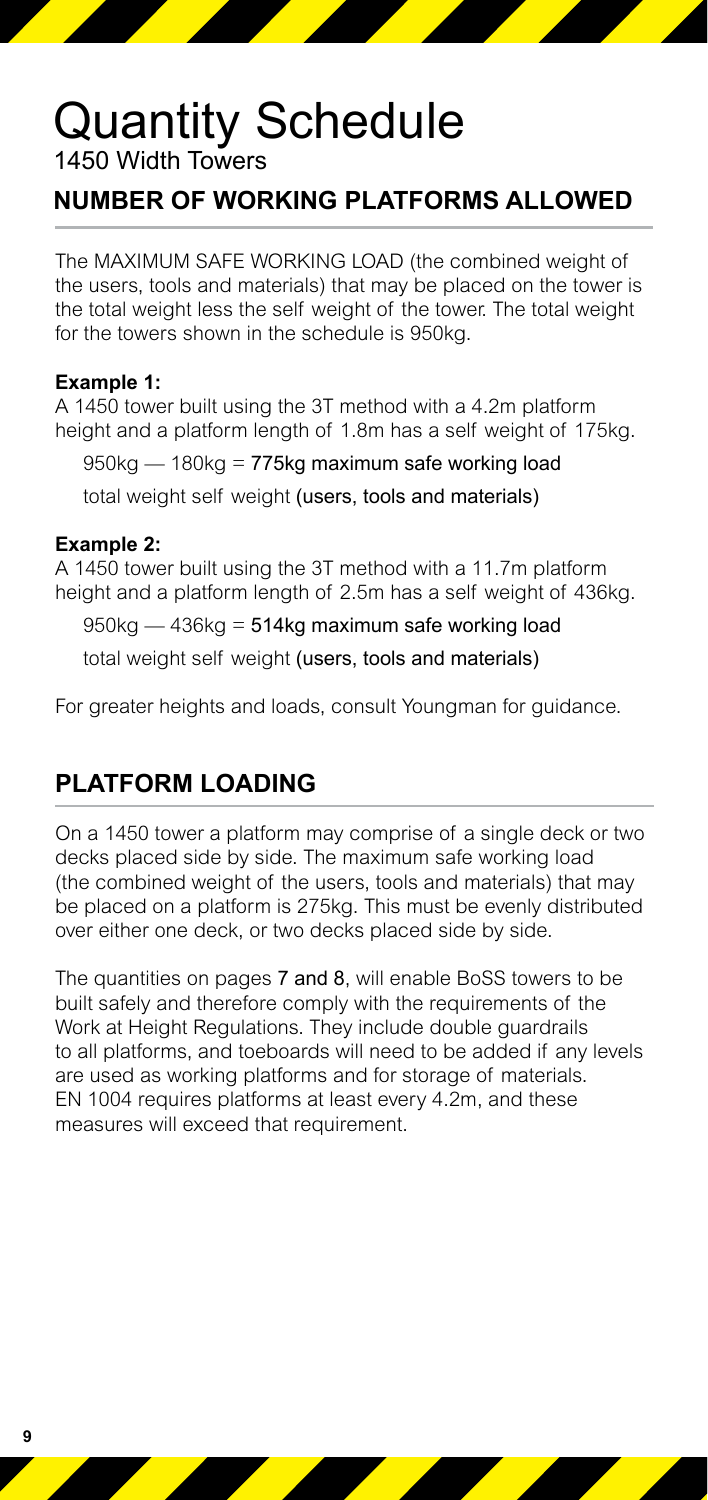#### **BALLAST: Internal/External Use**

There is no requirement for ballast on 1450 towers if using stabilisers as detailed in the table on **page 8.**

#### **MOBILE OUTRIGGERS**

MP16 outriggers can be used instead of SP15 stabilisers, as detailed below. Mobile outrigger kits comprise:

#### **Mobile Outrigger Kit** MP16 Mobile Outrigger 1997 MP16 Mobile Outrigger 125/150/200mm Castor (Use same diameter castors as on tower) 4 250mm Adjustable leg  $\vert$  4 Plan Braces 4 and 2008 The above components replace: SP15 Stabiliser 4

#### **STABILISERS**

To improve rigidity, larger stabilisers can be used at a lower level than shown in the table on **page 8.** 

#### **Angle of Stabiliser 1450 TOWER**



#### **Double width 1450 Towers Dimension X**

|                  | Platform Length 1.8m | Platform Length 2.5m |
|------------------|----------------------|----------------------|
| SP7              | $X = 3351$           | $X = 3629$           |
| SP <sub>10</sub> | $X = 4789$           | $X = 5100$           |
| SP <sub>15</sub> | $X = 5520$           | $X = 5838$           |

Stabiliser feet should form a square as shown in the diagram and table above.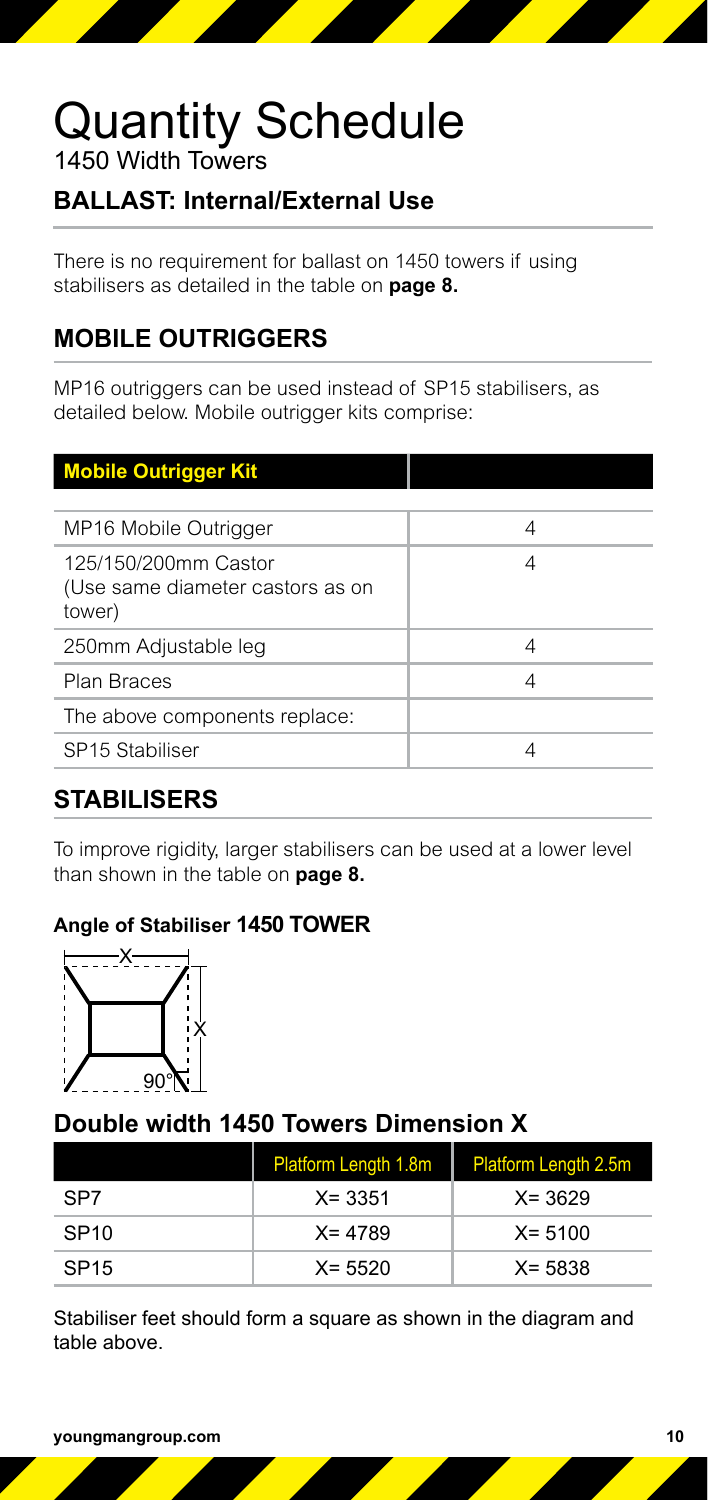| Internal/External Use - Towers under 2.5m are outside of the scope of EN1004 |            |        |                            |            |            |           |                |                |                |                          |                |                |               |                                  |                         |                |               | Internal Use |        |         |                          |               |
|------------------------------------------------------------------------------|------------|--------|----------------------------|------------|------------|-----------|----------------|----------------|----------------|--------------------------|----------------|----------------|---------------|----------------------------------|-------------------------|----------------|---------------|--------------|--------|---------|--------------------------|---------------|
| <b>THE CHI</b><br><b>LATFOR</b><br><b>LNEMPONENT</b>                         | 3.2        | 3.7    | 2.2                        |            | 3.2<br>5.2 |           | 6.2<br>4.2     |                | 15.2<br>7.2    | ì                        | 6.2            |                | 9.2           |                                  |                         | $\frac{2}{3}$  |               |              |        |         |                          |               |
| 125/150/200mm Castor                                                         | 4          | 4      | 4                          | 4          | 4          | 4         | 4              | 4              | 4              | 4                        | 4              | 4              | 4             | 4<br>4                           | 4                       | 4              | 4             | 4            | 4      | 4       | 4                        | 4             |
| Adjustable leg assembly 4                                                    | 4          | 4      | 4                          | 4          | 4          | 4         | 4              | 4              | 4              | 4                        | 4              | 4              | 4             | d                                | đ                       | 4              | 4             | 4            | 4      | 4       |                          | 4             |
| 850 2 Rung Ladder Frame                                                      |            |        |                            |            |            |           |                |                |                |                          |                |                |               |                                  |                         |                |               |              |        |         |                          |               |
| 850 2 Rung Span Frame                                                        |            |        |                            |            |            |           |                |                |                |                          |                |                |               |                                  |                         |                |               |              |        |         |                          |               |
| 850 3 Rung Ladder Frame                                                      |            |        |                            |            |            |           |                | $\overline{ }$ |                |                          |                | $\overline{ }$ |               |                                  |                         |                |               |              |        |         |                          |               |
| 850 3 Rung Span Frame                                                        |            |        |                            |            |            |           |                |                |                |                          |                |                |               |                                  |                         |                |               |              |        |         |                          |               |
| 850 4 Rung Ladder Frame                                                      |            |        | <sup>-</sup>               |            | $\sim$     |           | $\sim$         | $\sim$         | m              | $\overline{\mathcal{C}}$ | 3              | 3              | 4             | m                                |                         | Ю              | 4             | Ю            | Ю      | $\circ$ | Ю                        | $\circ$       |
| 850 4 Rung Span Frame                                                        |            |        | $\ddot{}$                  |            | $\sim$     |           | $\sim$         | $\sim$         | ო              | $\sim$                   | 3              | S              | 4             | 3                                |                         | 5              | 4             | Ю            | Ю      | $\circ$ | Ю                        | $\circ$       |
| 1.8m and 2.5m Trap Door Deck                                                 |            |        | $\stackrel{*}{\leftarrow}$ | $\sim$     | $\sim$     | $\sim$    | $\sim$         | S              | 3              | S                        | S              | 4              | 4             | 4<br>4                           | Ю                       | 40             | Ю             | LO           | Ô      | $\circ$ | Ğ                        | $\circ$       |
| I.8m and 2.5m Horizontal Brace (red)                                         | $^{\circ}$ | 6      | 6                          | $^{\circ}$ | $\approx$  | $\approx$ | $\approx$      | $\approx$      | $\overline{4}$ | $\overline{4}$           | $\overline{4}$ | $\overline{4}$ | $\frac{8}{2}$ | $\frac{8}{1}$<br>$\frac{8}{2}$   | $\frac{8}{1}$           | 22             | $\approx$     | 22           | 22     | 26      | 26                       | $\frac{8}{2}$ |
| 2.1m and 2.7m Diagonal Brace (blue)                                          | $\sim$     | S      | S                          | 4          | LO         | 6         | $\overline{ }$ | ∞              | $\circ$        | $\cong$                  | $\overline{1}$ | $\tilde{c}$    | $\frac{3}{2}$ | $\frac{15}{2}$<br>$\overline{4}$ | $\frac{6}{2}$           | $\overline{1}$ | $\frac{8}{1}$ | é,           | 20     | 21      | 22                       | 23            |
| 1.8m and 2.5m Side Toeboard                                                  | $\sim$     | $\sim$ | $\sim$                     | $\sim$     | $\sim$     | $\sim$    | $\sim$         | $\sim$         | $\sim$         | $\sim$                   | $\sim$         | $\sim$         | $\sim$        | $\sim$<br>$\sim$                 | $\overline{\mathsf{N}}$ | $\sim$         | $\sim$        | $\sim$       | $\sim$ | $\sim$  | $\overline{\mathcal{C}}$ | $\sim$        |
|                                                                              |            |        |                            |            |            |           |                |                |                |                          |                |                |               |                                  |                         |                |               |              |        |         |                          |               |

MPORTANT: Please ensure you also read the Quantity Schedule on page 12. IMPORTANT: Please ensure you also read the Quantity Schedule on page 12.

\* If you are unable to position the working platform easily from the ground, you may require an additional fixed platform for this tower height. \* If you are unable to position the working platform easily from the ground, you may require an additional fixed platform for this tower height.

BoSS 850 Ladderspan to EN 1004: Available in 2 lengths - 1.8m and 2.5m

BoSS 850 Ladderspan to EN 1004: Available in 2 lengths - 1.8m and 2.5m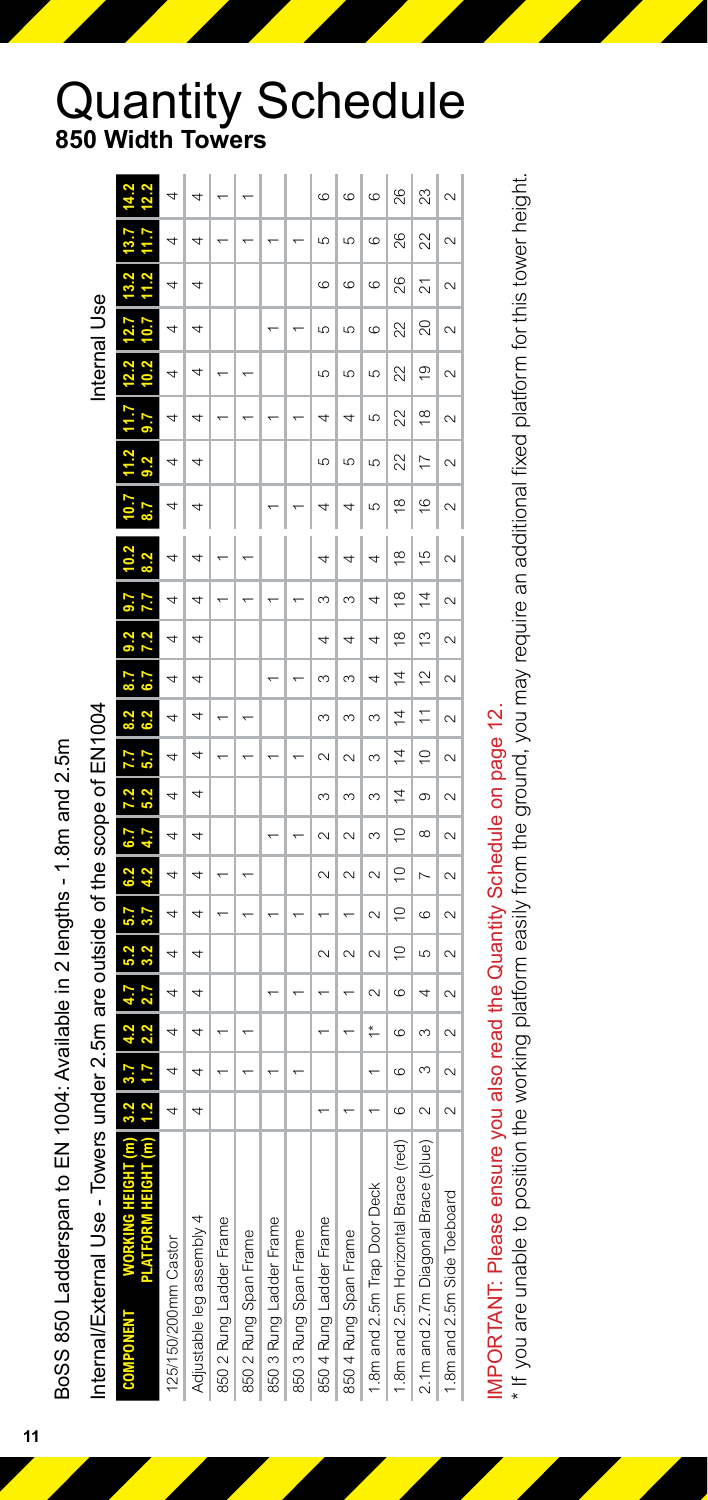BoSS 850 Ladderspan to EN 1004: Available in 2 lengths - 1.8m and 2.5m BoSS 850 Ladderspan to EN 1004: Available in 2 lengths - 1.8m and 2.5m

| ֘֒<br>֚֘                                       |
|------------------------------------------------|
| ׇ֚֕֡֡                                          |
|                                                |
|                                                |
|                                                |
|                                                |
|                                                |
|                                                |
|                                                |
|                                                |
|                                                |
|                                                |
|                                                |
| ֚֚֚֡<br>ׇ֚֓                                    |
|                                                |
|                                                |
|                                                |
|                                                |
| l<br>I<br>ׇ֬֘֡<br>l                            |
| ֕                                              |
| ׇ֖֖֚֚֚֚֚֡֝                                     |
| I                                              |
| ,<br>֘֒                                        |
| ֖֖֪ׅ֖֧ׅ֪ׅ֖֧֚֚֚֚֚֚֚֚֚֚֚֚֚֚֚֚֚֚֚֚֚֚֚֚֚֡֝֝֝֝֝֝֝֓֬ |
| l<br>l                                         |
| nte                                            |
|                                                |

|                                    | HEIGHT (m) 3.2   3.7   4.2   4.7   5.2   5.7   6.2   6.7   7.2   7.7   8.2   8.7   9.2   9.7   10.2   10.7   11.2   11.7   12.2   13.2  <br>HEIGHT(m) 1.2  1.7  2.2  2.7  3.2  3.7  4.2  4.7  5.2  5.7  6.2  6.7  7.2  7.7   8.2   8.7   9.2   9.7   10.2   10.7   11.2 |               |  |                |                                                                                       |  |                   |             |  |  |             |                             |                |                |     |     |     |
|------------------------------------|-------------------------------------------------------------------------------------------------------------------------------------------------------------------------------------------------------------------------------------------------------------------------|---------------|--|----------------|---------------------------------------------------------------------------------------|--|-------------------|-------------|--|--|-------------|-----------------------------|----------------|----------------|-----|-----|-----|
| 0.6m End Toeboard                  |                                                                                                                                                                                                                                                                         | $\frac{2}{3}$ |  |                | 2   2   2   2   2                                                                     |  | 2   2   2   2   2 |             |  |  |             |                             |                |                |     |     |     |
| <b>Toeboard Holder</b>             |                                                                                                                                                                                                                                                                         |               |  |                |                                                                                       |  |                   |             |  |  |             |                             |                |                |     |     |     |
| SP7 Fixed Stabiliser               |                                                                                                                                                                                                                                                                         |               |  | $\overline{a}$ |                                                                                       |  |                   |             |  |  |             |                             |                |                |     |     |     |
| SP10 Telescopic Stabiliser         |                                                                                                                                                                                                                                                                         |               |  |                |                                                                                       |  |                   | $4$ 4 4 4 4 |  |  |             | $4 \quad 4 \quad 4$         | $\overline{4}$ |                |     |     |     |
| SP15 Telescopic Stabiliser         |                                                                                                                                                                                                                                                                         |               |  |                |                                                                                       |  |                   |             |  |  |             |                             |                |                |     |     |     |
| 1.8m TOWER Total Self-weight (kgs) |                                                                                                                                                                                                                                                                         |               |  |                | 72   79   106   126   139   146   151   172   186   204   210   230   243   250   270 |  |                   |             |  |  | 276 289 296 |                             | 301            | $\frac{32}{1}$ | 335 | 341 | 347 |
| 2.5m TOWER Total Self-weight (kgs) |                                                                                                                                                                                                                                                                         |               |  |                | 84   90   117   143   158   165   172   198   225   233   239   264   280   286   382 |  |                   |             |  |  |             | 318 334 341 347 372 488 395 |                |                |     |     | 401 |
|                                    |                                                                                                                                                                                                                                                                         |               |  |                |                                                                                       |  |                   |             |  |  |             |                             |                |                |     |     |     |

See pages 14 and 30 for stabiliser positions. See pages 14 and 30 for stabiliser positions.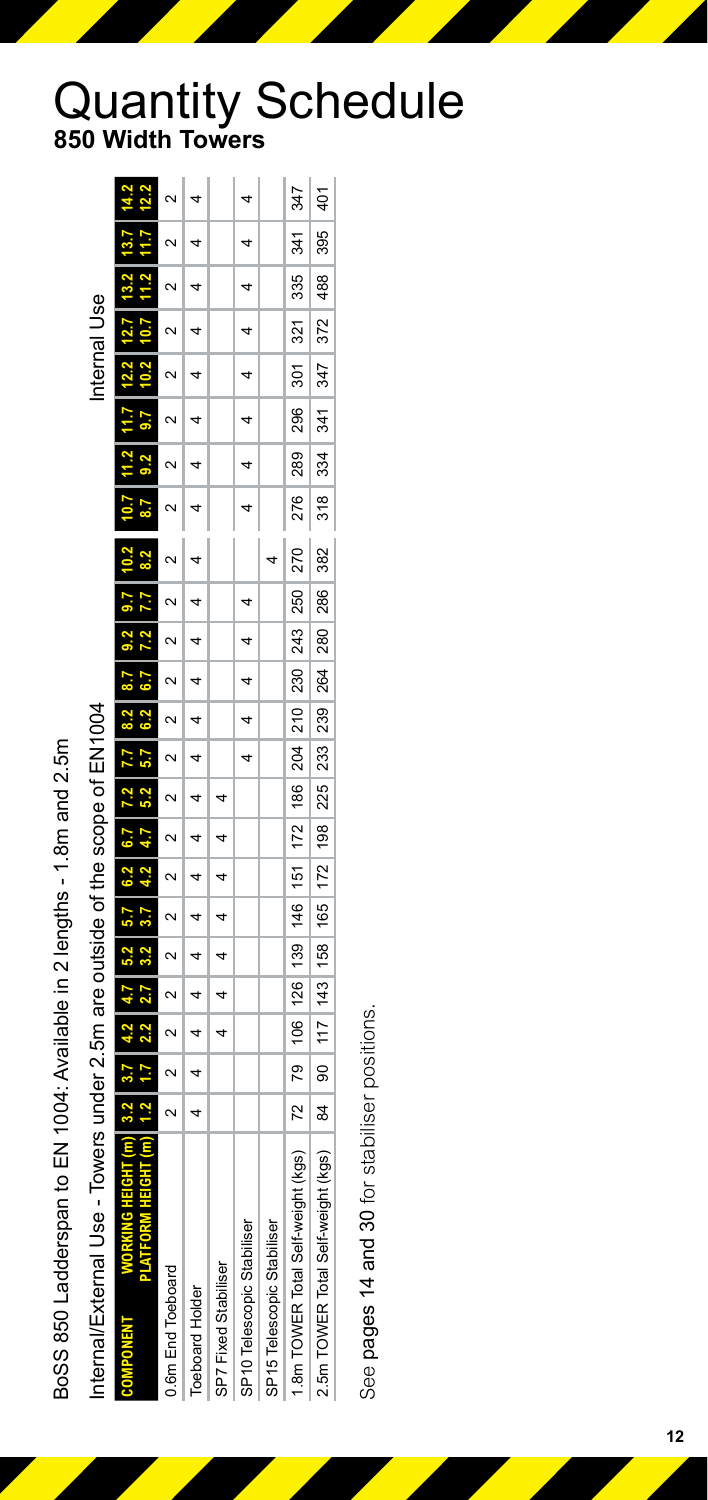#### **NUMBER OF WORKING PLATFORMS ALLOWED**

The MAXIMUM SAFE WORKING LOAD (the combined weight of the users, tools and materials) that may be placed on the tower is the total weight less the self weight of the tower. The total weight for the towers shown in the schedule is 950kg.

#### **Example 1:**

An 850 tower built using the 3T method with a 4.2m platform height and a platform length of 1.8m has a self weight of 151kg.

 950kg — 151kg = **799kg maximum safe working load** total weight self weight **(users, tools and materials)**

#### **Example 2:**

An 850 tower built using the 3T method with a 11.7m platform height and a platform length of 2.5m has a self weight of 408kg.

 950kg — 410kg = **540kg maximum safe working load** total weight self weight **(users, tools and materials)**

For greater heights and loads, consult Youngman for guidance.

#### **PLATFORM LOADING**

On an 850 tower a platform comprises of a single deck only. The maximum safe working load (the combined weight of the users, tools and materials) that may be placed on a platform is 275kg, evenly distributed over the deck.

The quantities on **pages 11 and 12**, will enable BoSS towers to be built safely and therefore comply with the requirements of the Work at Height Regulations 2005. They include double guardrails to all platforms, and toeboards will need to be added if any levels are used as working platforms and for storage of materials. EN 1004 requires platforms at least every 4.2m, and these measures will exceed that requirement.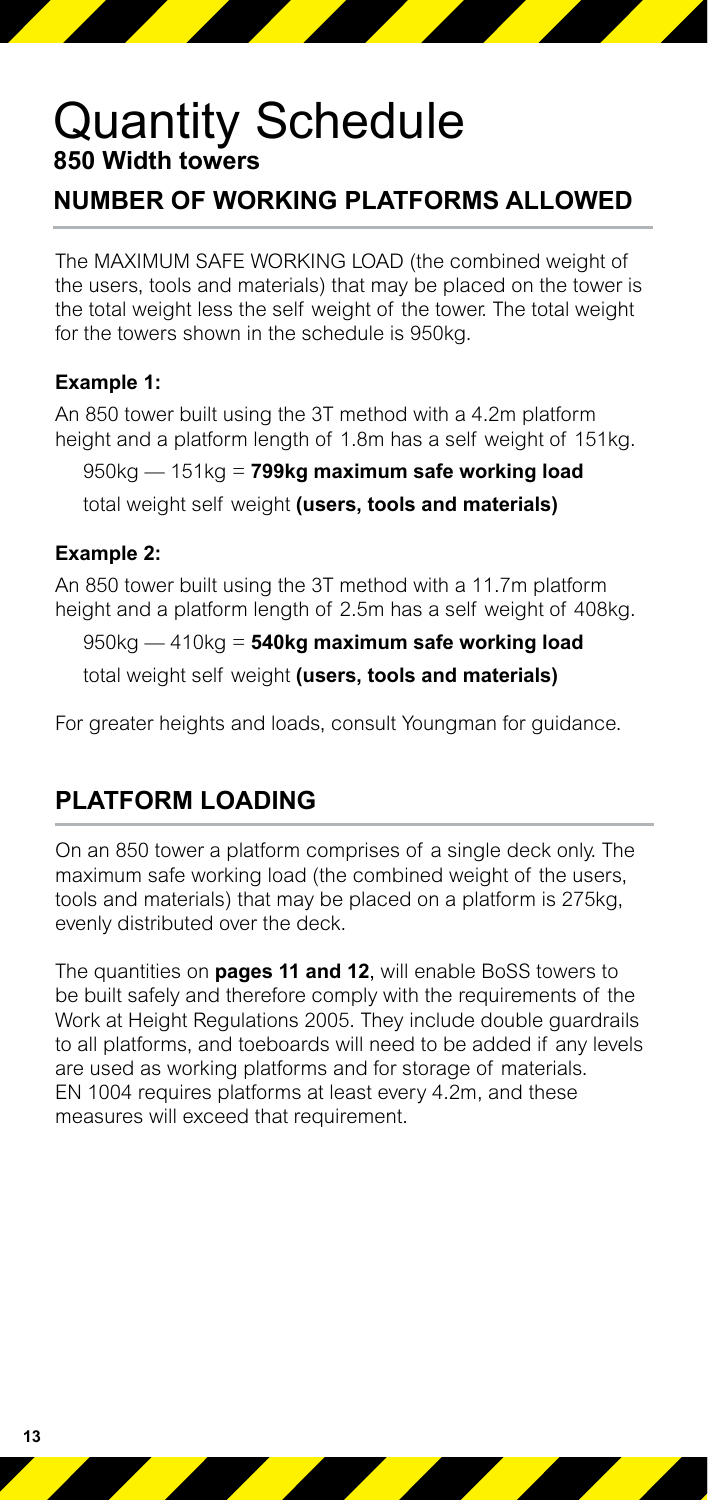#### **BALLAST: Internal/External Use**

There is no requirement for ballase on 850 towers if using stabilisers as detailed in the table on page 12

#### **MOBILE OUTRIGGERS**

MP16 mobile outriggers can be used instead of SP15 telescopic stabilisers respectively, as detailed below. Mobile outrigger kits comprise:

| <b>Mobile Outrigger Kit</b>                                        |   |
|--------------------------------------------------------------------|---|
|                                                                    |   |
| MP16 Mobile Outrigger                                              | 4 |
| 125/150/200mm Castor<br>(Use same diameter castors as on<br>tower) | 4 |
| 250mm Adjustable leg                                               | 4 |
| Plan Braces                                                        | 4 |
| The above components replace:                                      |   |
| SP15 Stabiliser                                                    |   |

#### **STABILISERS**

To improve rigidity, larger stabilisers can be used at a lower level than shown in the table on **page 12.**



#### **Single Width 850 Towers Dimension X**

|                  | <b>Platform Length 1.8m</b> | <b>Platform Length 2.5m</b> |
|------------------|-----------------------------|-----------------------------|
| SP <sub>7</sub>  | $X = 2994$                  | $X = 3201$                  |
| SP <sub>10</sub> | $X = 4458$                  | $X = 4734$                  |
| SP <sub>15</sub> | $X = 5195$                  | $X = 5485$                  |

Stabiliser feet should form a square as shown in the diagram and table above.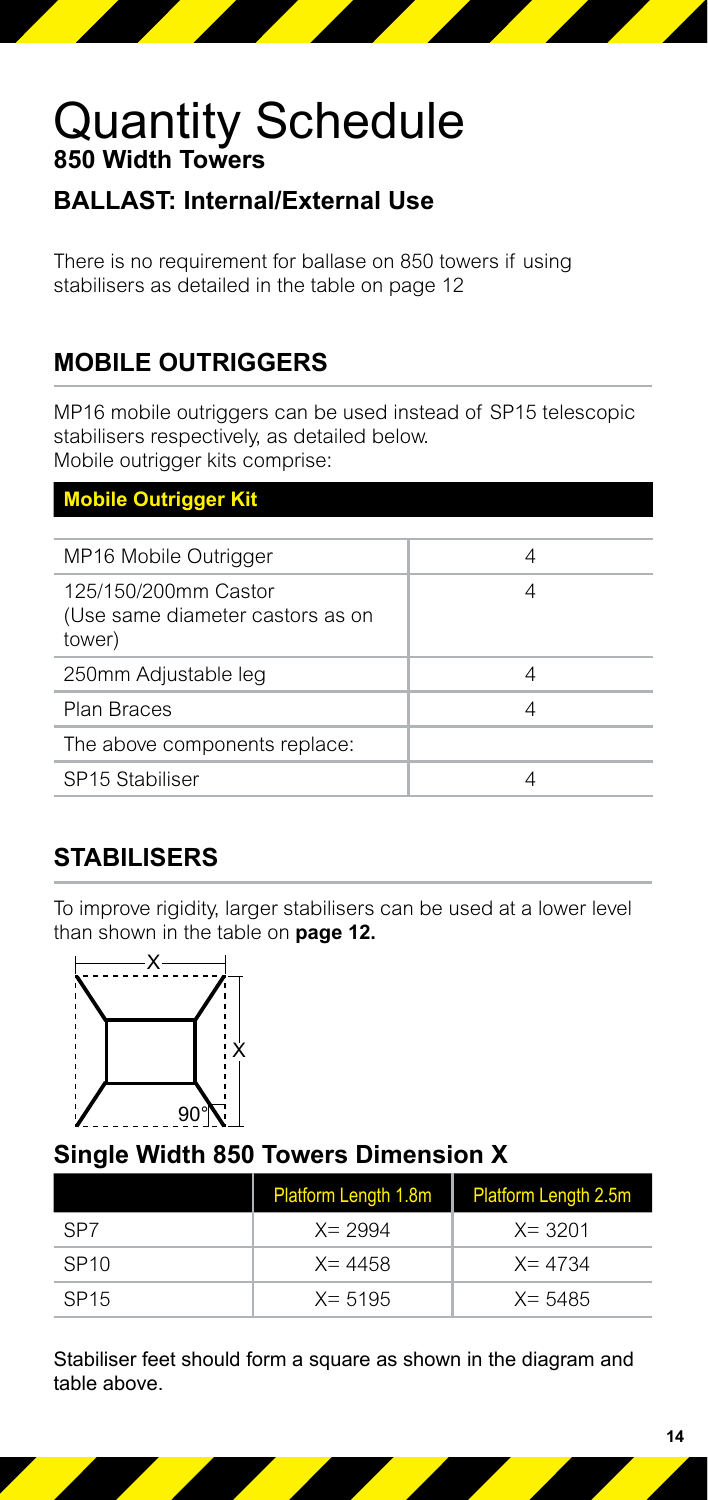## Assembly Procedure **Mobile Towers - 3T Method**

#### **ASSEMBLY AND DISMANTLING PROCEDURES**

#### **When building a BoSS Tower:**

- To comply with the Work at Height Regulations we show assembly procedures with platforms every 2 metres in height, and, the locating of guardrails in advance of climbing onto a platform to reduce the risk of a fall.
- All platforms feature double guardrails on both faces of either individual platforms or fully decked levels.
- All guardrails should be 1 and 2 rungs (0.5m and 1.0m) above platforms.
- Never stand on an unguarded platform positioned above the first rung of a tower. If your risk assessment shows it necessary, you may also need to guardrail platforms at this level.
- **Always start building with the smallest height frames at the base of the tower:**

| <b>Platform Heights in Metres</b>                             | Frame at base |
|---------------------------------------------------------------|---------------|
| 1.7, 2.2, 3.7, 4.2, 5.7, 6.2, 7.7, 8.2, 9.7, 10.2, 11.7, 12.2 | 2 rung        |
| 2.7, 4.7, 6.7, 8.7, 10.7                                      | 3 rung        |
| 1.2, 3.2, 5.2, 7.2, 9.2, 11.2                                 | 4 rung        |

Where all 3 frame heights are used in a tower, start with 2 rung frames at the base, with the 3 rung frames next and the 4 rung frames on the top. Refer to the quantity schedules for detail.

#### **TO DISMANTLE A BOSS Ladderspan TOWER**

- Remove toeboards, and pass down the tower.
- Unclip farthest end of braces and immediately go to protected trapdoor position on ladder to complete removal.
- Remove upper platforms from protected platform levels below.
- Pass removed components out of the tower to a colleague.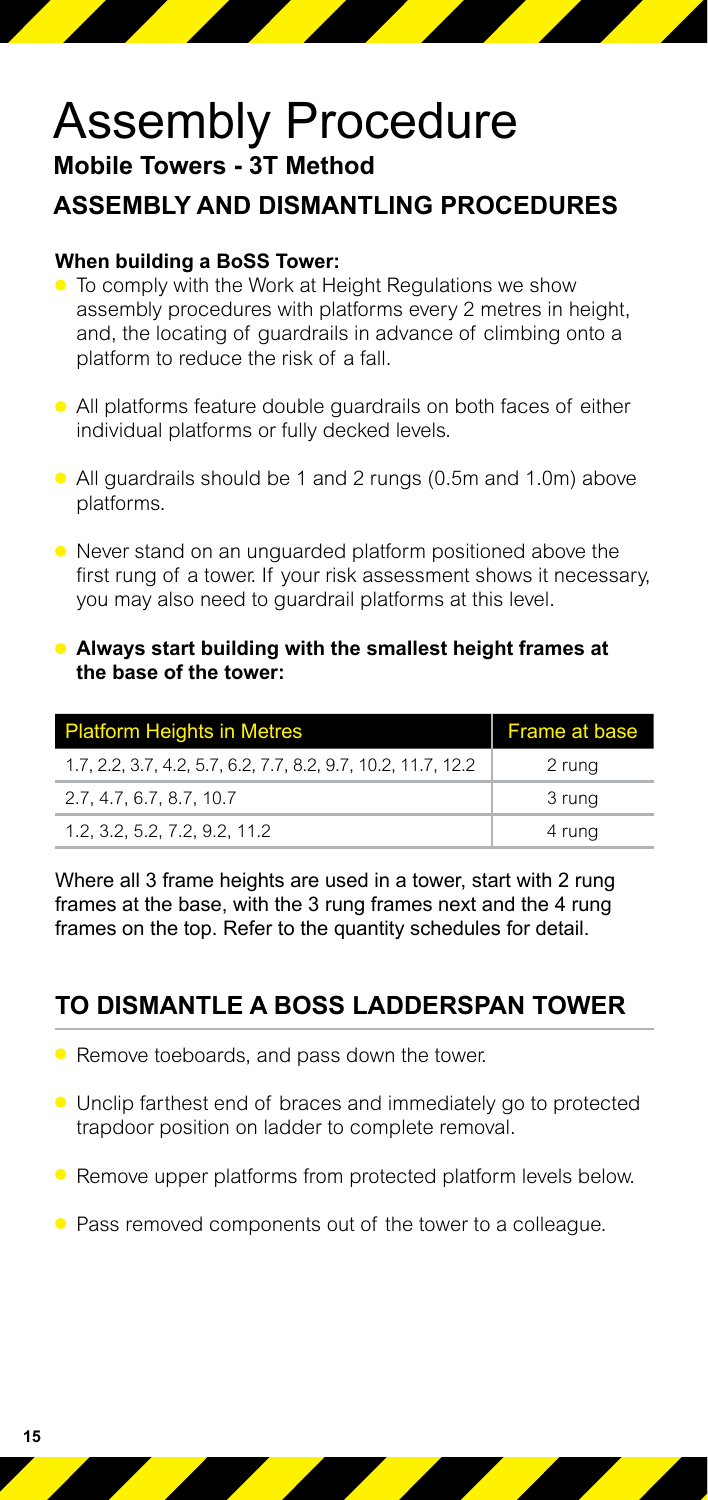## Safety Checklist **Mobile Towers - 3T Method**

#### **CHECKLIST**

| Ensure all brace claws operate and lock correctly prior to erection |  |
|---------------------------------------------------------------------|--|
| Inspect components prior to erection                                |  |
| Inspect tower prior to use                                          |  |
| Tower upright and level                                             |  |
| Castors locked and legs correctly adjusted                          |  |
| Diagonal braces fitted                                              |  |
| Stabilisers/outriggers fitted as specified                          |  |
| Platforms located and windlocks on                                  |  |
| Toeboards located                                                   |  |
| Check guardrails are fitted correctly. See illustration below.      |  |

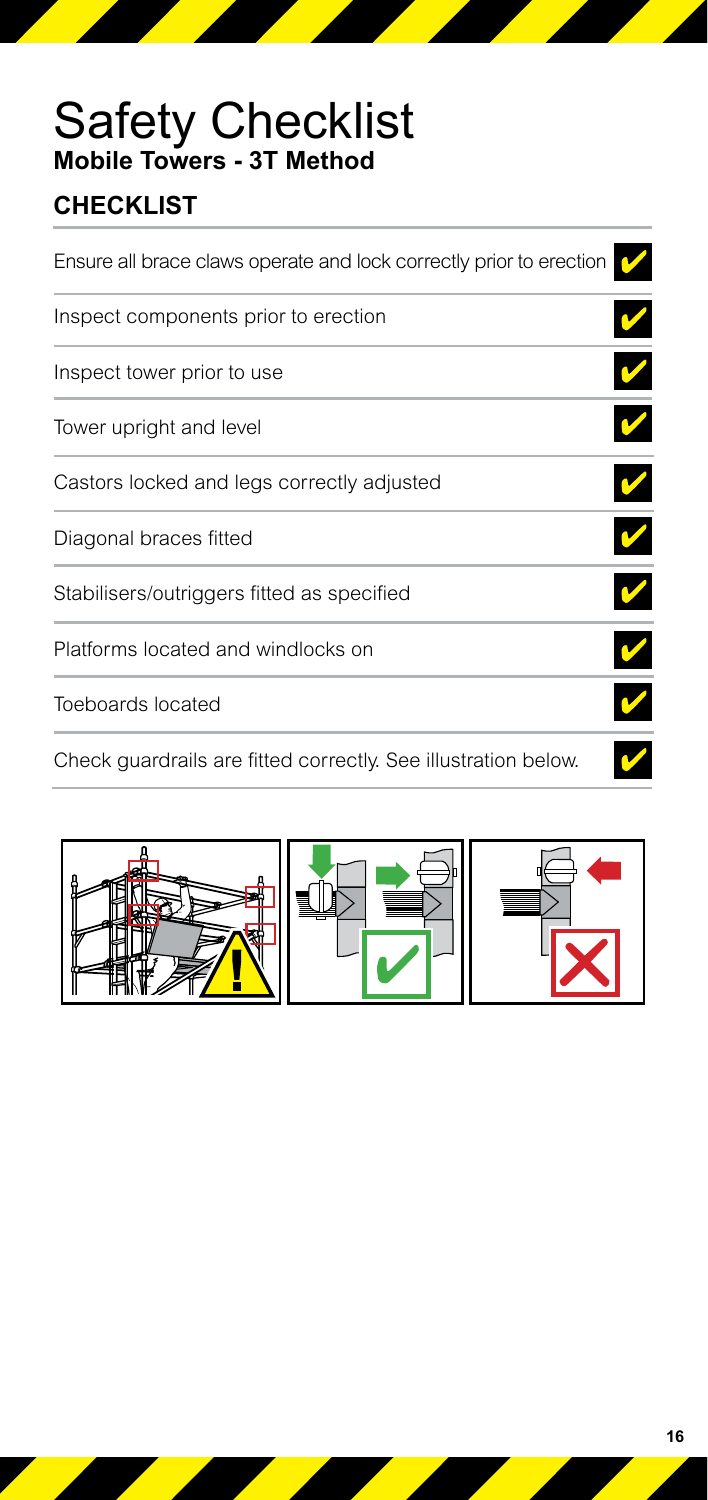## Assembly Procedure **Mobile Towers - 1450 3T Method**

#### **ASSEMBLY FOR 1450 TOWERS**

**Always start building with the smallest height frames at the base of the tower:**

| <b>Platform Heights in Metres</b>                             | Frame at base |
|---------------------------------------------------------------|---------------|
| 1.7, 2.2, 3.7, 4.2, 5.7, 6.2, 7.7, 8.2, 9.7, 10.2, 11.7, 12.2 | 2 rung        |
| 2.7, 4.7, 6.7, 8.7, 10.7                                      | 3 rung        |
| 1.2, 3.2, 5.2, 7.2, 9.2, 11.2                                 | 4 rung        |

Where all 3 frame heights are used in a tower, start with 2 rung frames at the base, with the 3 rung frames next and the 4 rung frames on the top. Refer to the Quantity Schedules for detail.

*The procedure illustrated shows 4.2m platform height tower startingwith a 2 rung frame.*

**Youngman recommend two persons are used to build BoSS Towers. Above 4m height, it is essential that at least two persons are used. Only climb the tower from the inside.**

**1** Push castor into adjustable leg. Push Castor /adjustable leg assemblies into 2 rung span frame. Lock castors. Repeat proceadure with 2 rung ladder frame.

It is recommended that for ease of levelling a gap of 50mm is left between the bottom of the leg and the adjustable nut. Adjustable Legs are for levelling only. You must not adjust all four to gain extra height.

#### **NB: Base plates can be fitted to adjustable legs in lieu of castors if it is not necessary to move the tower.**

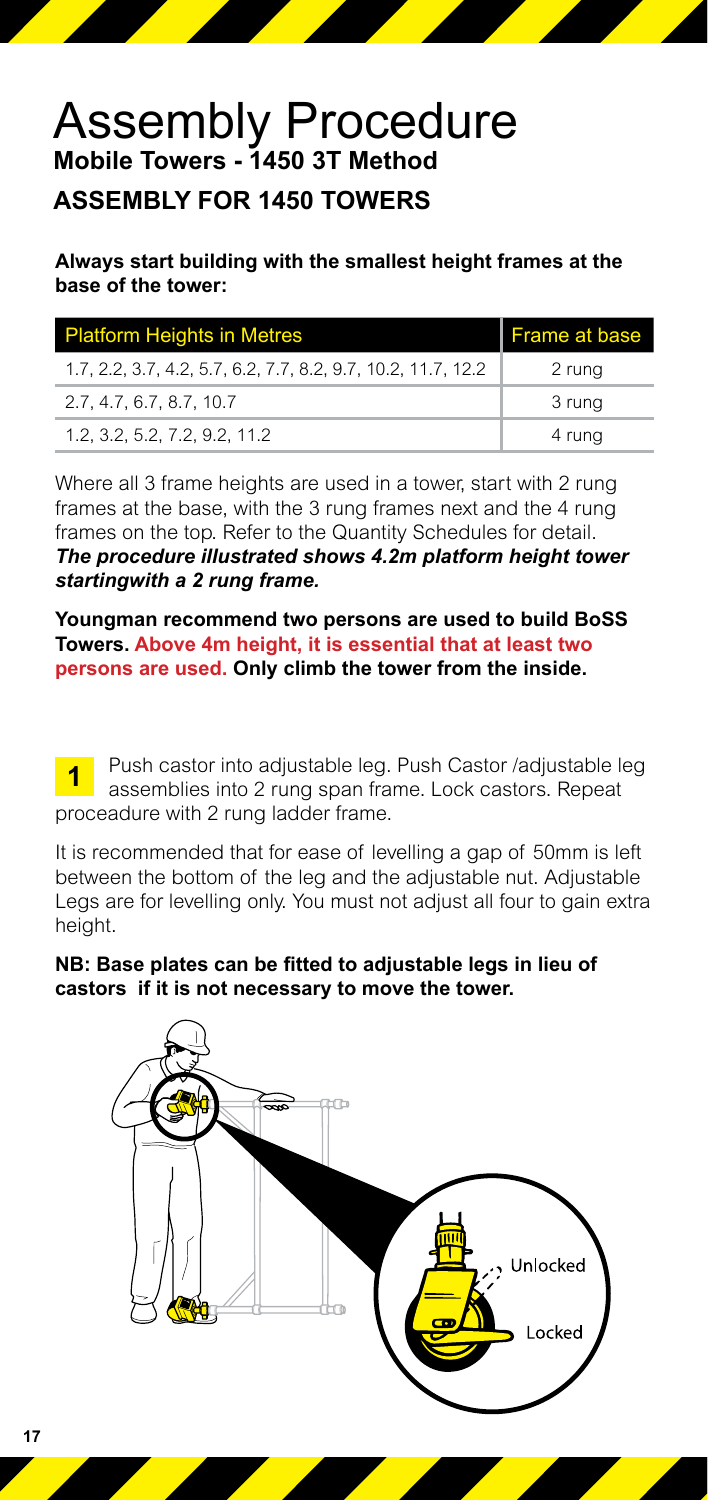**2** Fit one horizontal brace (red) onto the vertical of an span frame, just above the bottom rung, with the claw facing outwards. The frame will now be self supporting. **Note: All locking claws must be opened before fitting.** 



**3** Position the ladder frame as shown and fit the other end of the horizontal brace on to the vertical, just above the bottom rung. Fit a second horizontal brace between the bottom rungs on the other side of the frames to square the tower.

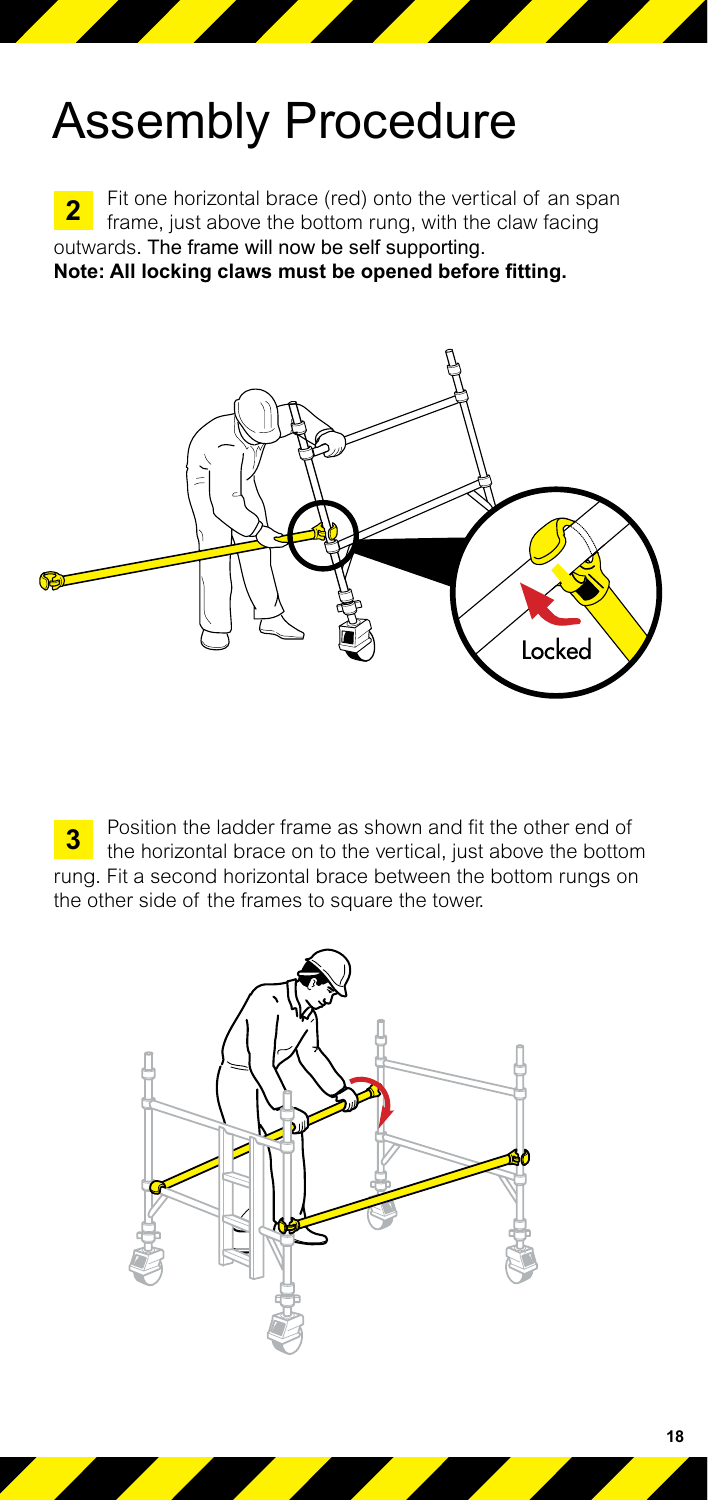**4** Fit 2 additional end frames ensuring the frame interlock clips are engaged. Fit 2 diagonal braces (blue) in opposing directions, between the 1st and the 3rd rungs. Ensure the frames are vertical and level by checking with a spirit level and setting the adjustable legs as required. Fit stabilisers **(see noteson page 30)**.

#### **IMPORTANT – Only use the adjustable legs to level the tower and not to gain extra height.**

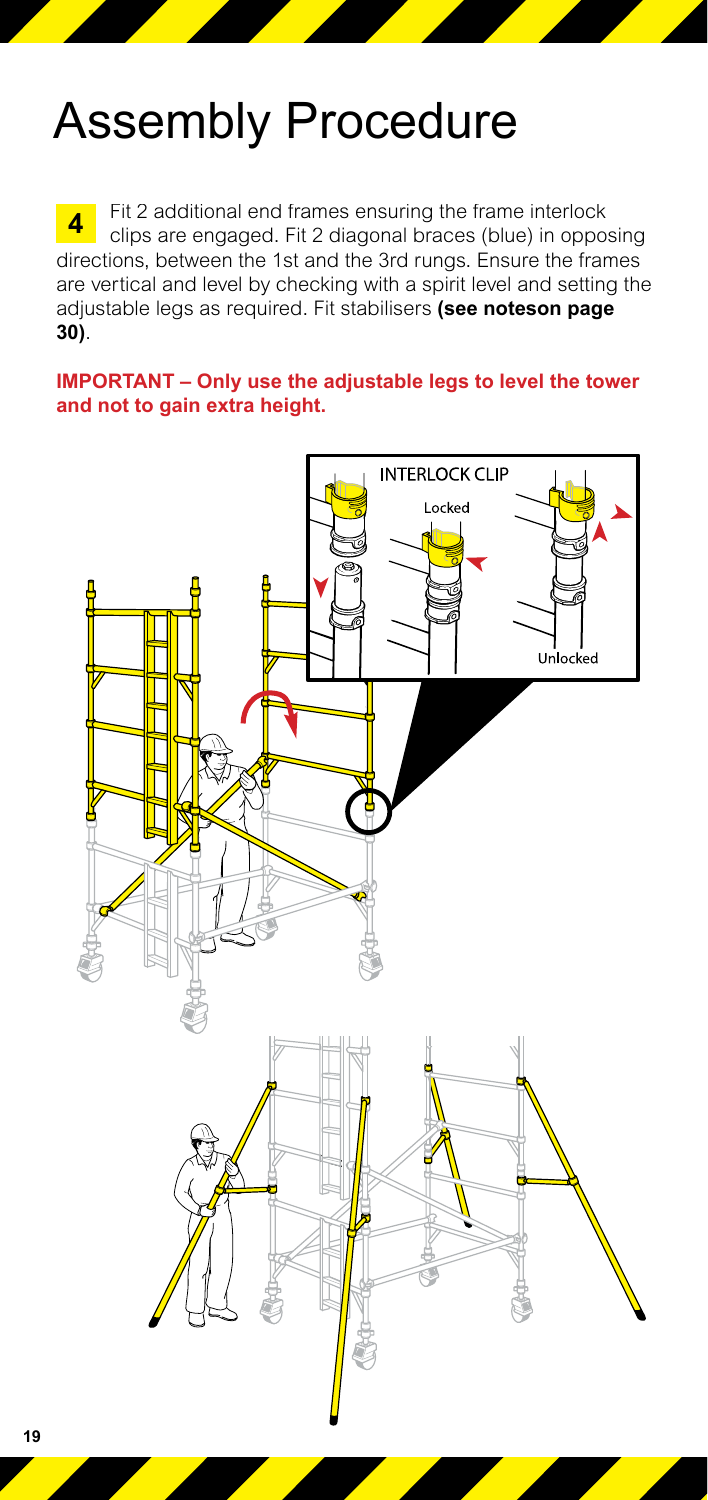**5** Fit a temporary deck on the lowest rungs. Fit a trapdoor deck on the 4th rung (2.0m) with the trapdoor next to the ladder. Ensure the trapdoor is positioned with the hinges towards the outside of the tower as shown. Climb the ladder and, from the protected trapdoor position, fit guardrails on the 5th and 6th rungs (in that order) on both sides of the platform.

#### **Do not climb onto the deck until it is fully guardrailed.**

When horizontal braces are fitted as guardrails, they should be 0.5m and 1.0m (1 and 2 rungs) above the platform level in all cases.

Remove the temporary deck from the lowest rung

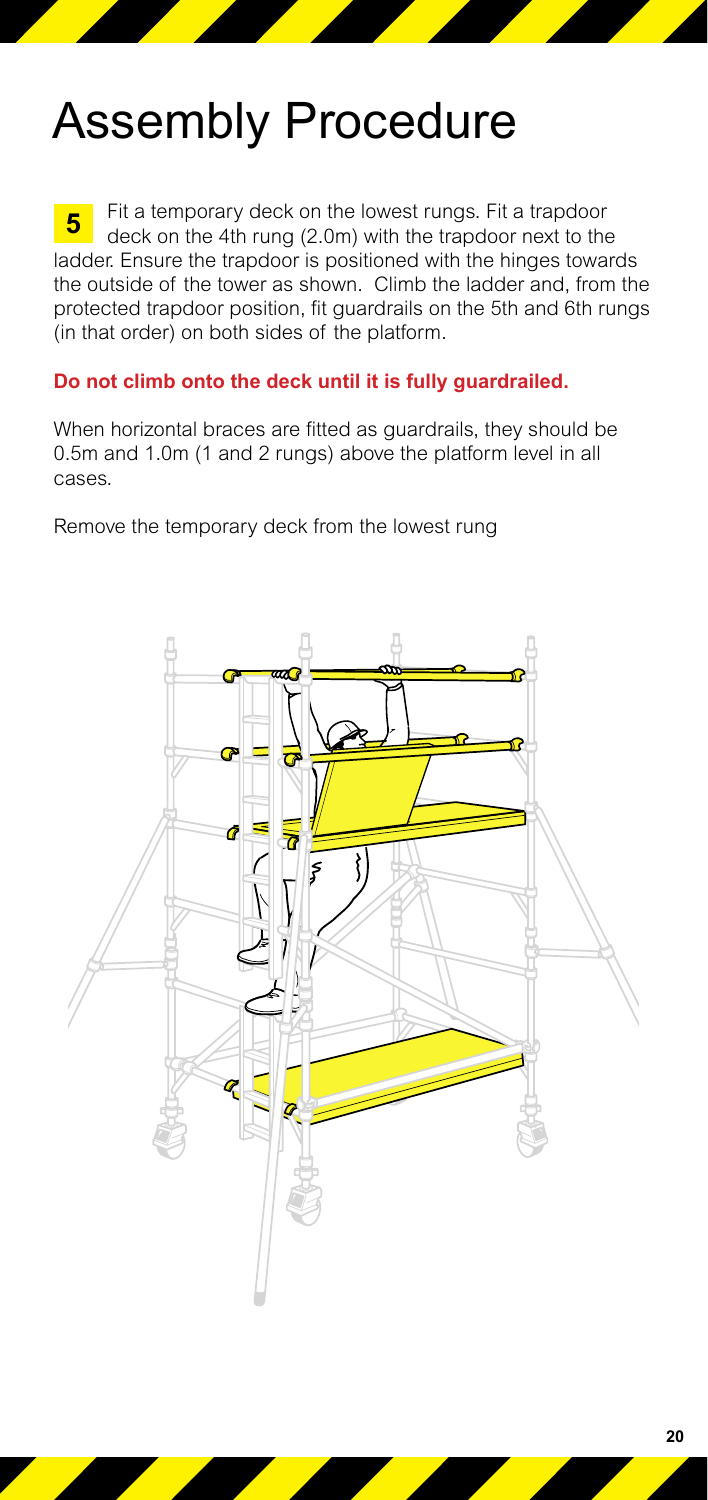**6** Fit the next pair of diagonal braces in opposing directions between the 3rd and 5th rungs add 2 additional end frames.



**7** Add two more diagonal braces between the 5th and 7th rungs. If finishing at this height (4.2m platform),reposition the fixed deck to the 8th rung on the tower. Fit a trapdoor deck alongside it, with the hinges towards the outside of the tower, and the trapdoor next to the ladder. Add a single diagonal between the 7th and 9th rungs as shown. Climb up the ladder, and from the protected trapdoor position, fit the guardrails on the 9th and 10th rungs, in that order, on both sides of the tower.

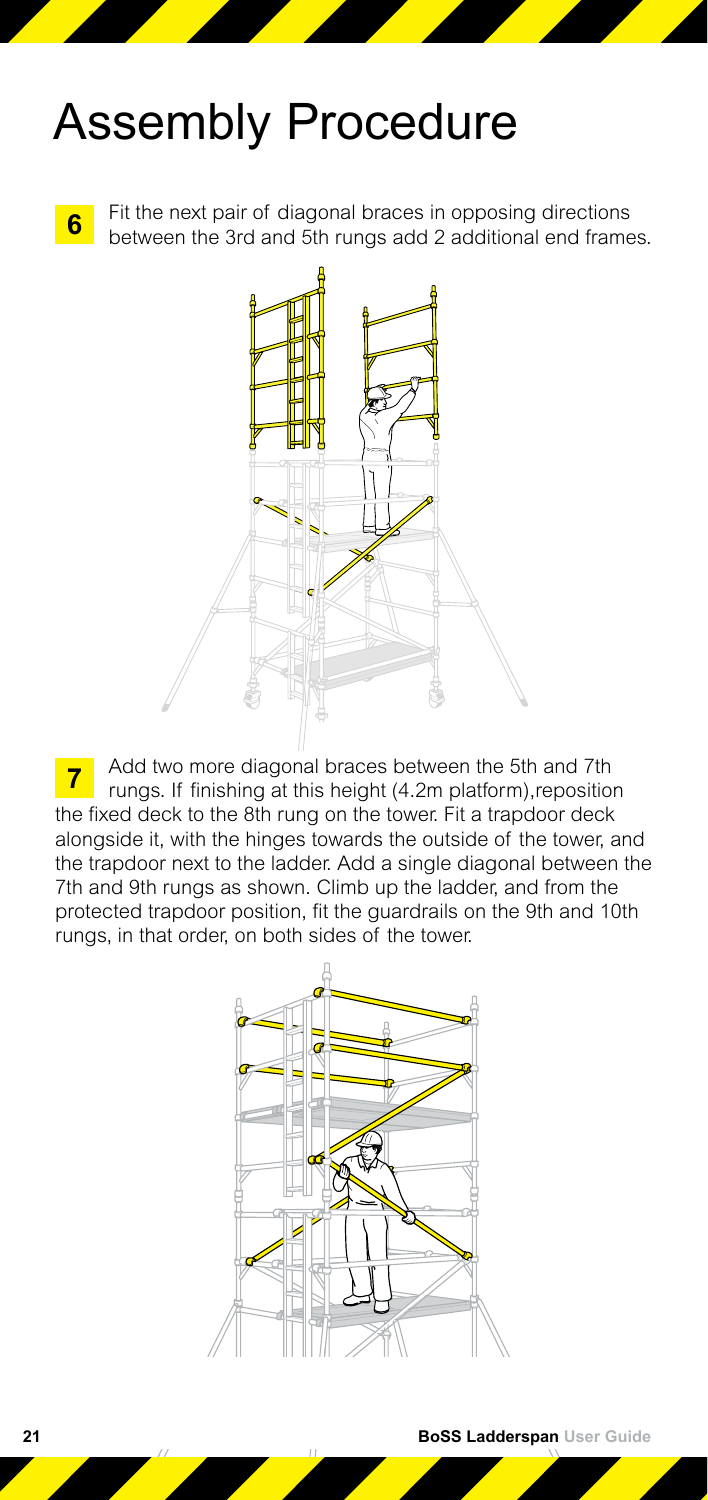#### **When building beyond a 4.2m platform height.**

Continue to add pairs of end frames, diagonal braces and fit trapdoor decks as shown in the previous steps. Add guardrails at 0.5m and 1.0m, (in that order), above the platform from the protected trapdoor position. **Do not climb onto the platform until it is fully guardrailed. 8**



Continue until the required height is reached. Re-position the fixed deck to the required platform height and fit a trapdoor deck alongside it as shown in **stage 7**. Fit a single diagonal at the top of the tower as shown in **stage 7**. Fit the final guardrails as shown in **stage 7**.

**youngmangroup.com 22**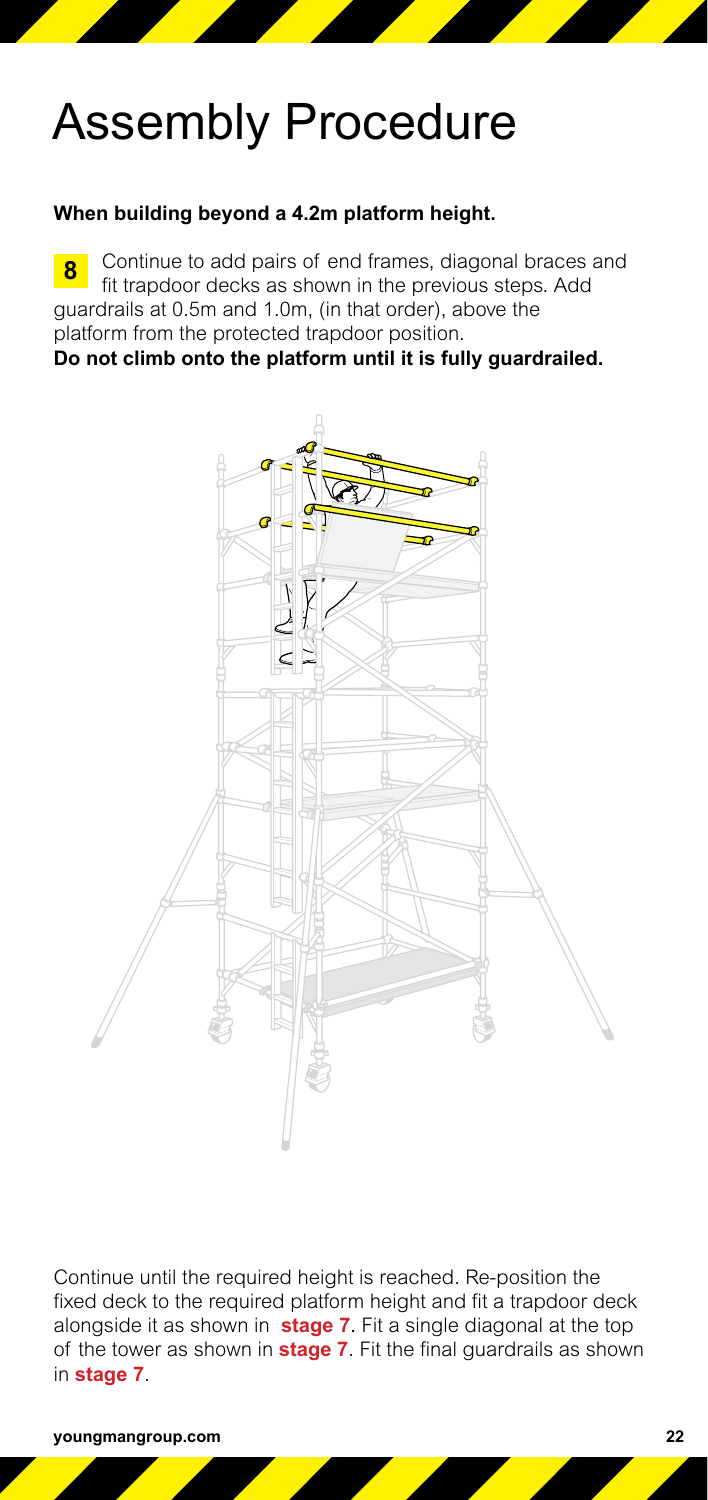

**7** Fit toeboards (see Instructions on **page 29**).<br>The tower is now complete.



# Dismantling Procedure

**10** To take down the tower reverse the building sequence.<br>When removing guardrail braces, unlock the 4 claws furthest from the trapdoor and then return immediately to the protected position within the trapdoor. You may then unlock the claws at the other ends of the guardrails to remove them from the tower.

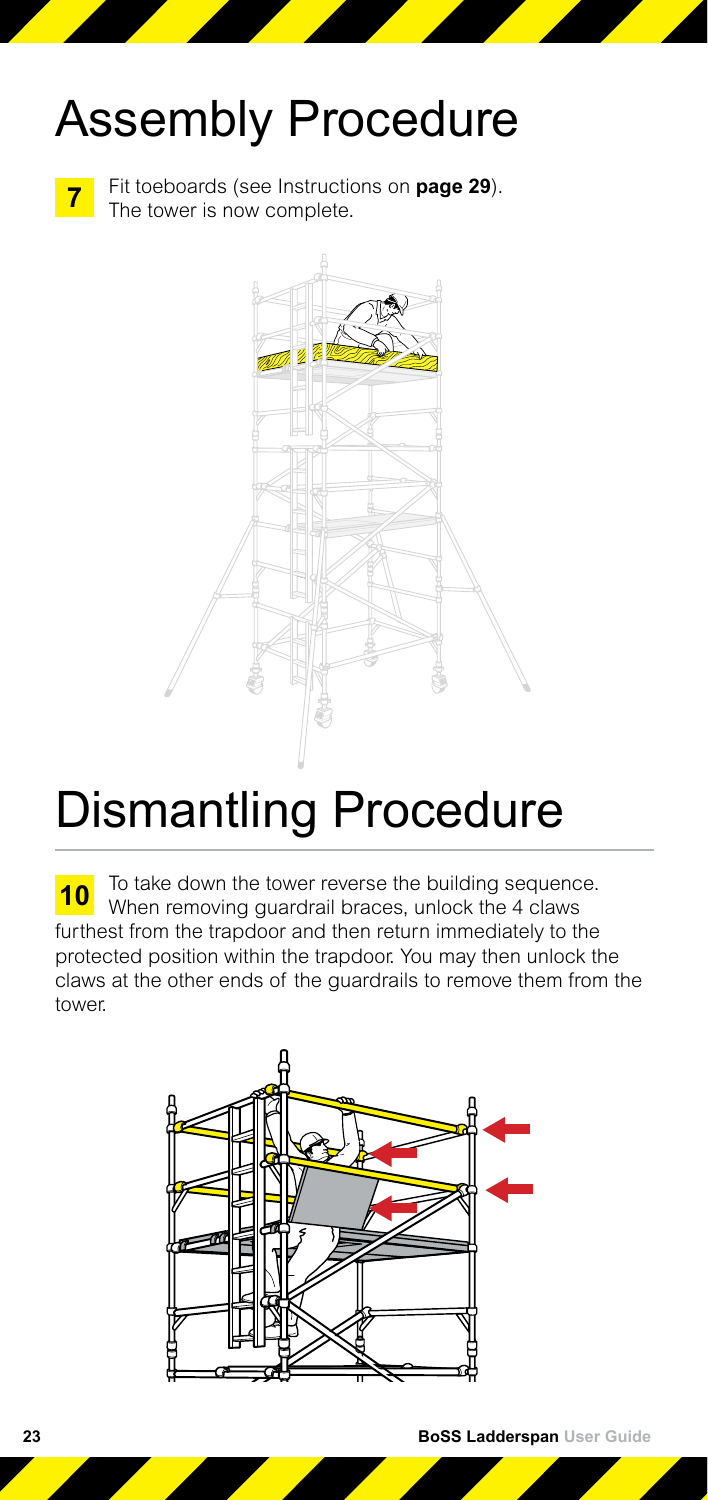## Assembly Procedure **Mobile Towers - 850 3T Method**

#### **ASSEMBLY FOR 850 TOWERS**

**Always start with the smallest height frames at the base of the tower:**

| <b>Platform height in Metres</b>                              | Frame at base. |
|---------------------------------------------------------------|----------------|
| 1.7, 2.2, 3.7, 4.2, 5.7, 6.2, 7.7, 8.2, 9.7, 10.2, 11.7, 12.2 | 2 Rung         |
| 2.7,4.7,6.7,8.7,10,7                                          | 3 Rung         |
| 1.2,3.2,5.2,7.29.2,11.2                                       | 4 Rung         |

Where all 3 frame heights are used in a tower, start with 2 rung frames at the base, with the 3 rung frames next and the 4 rung frames on the top. Refer to the quantity schedules for detail.

#### *The procedure illustrated shows a 3.2m platform height tower starting with an 4 rung frame.*

**1** Insert adjustable leg/castor assemblies into end frames and lock the castors, see diagram **Step 1** (page 17). Base plates can be fitted to the adjustable legs if it is not necessary to move the tower. Fit 2 horizontal braces to the 850 end frames as shown in **steps 2 and 3** for the 1450 tower procedure (page 18).

**2** Fit a trapdoor deck on the 2nd rung. Fix the horizontal braces (red) as guardrails on the 3rd and 4th rungs (2 and 4 rungs above the platform) on both sides of the tower.

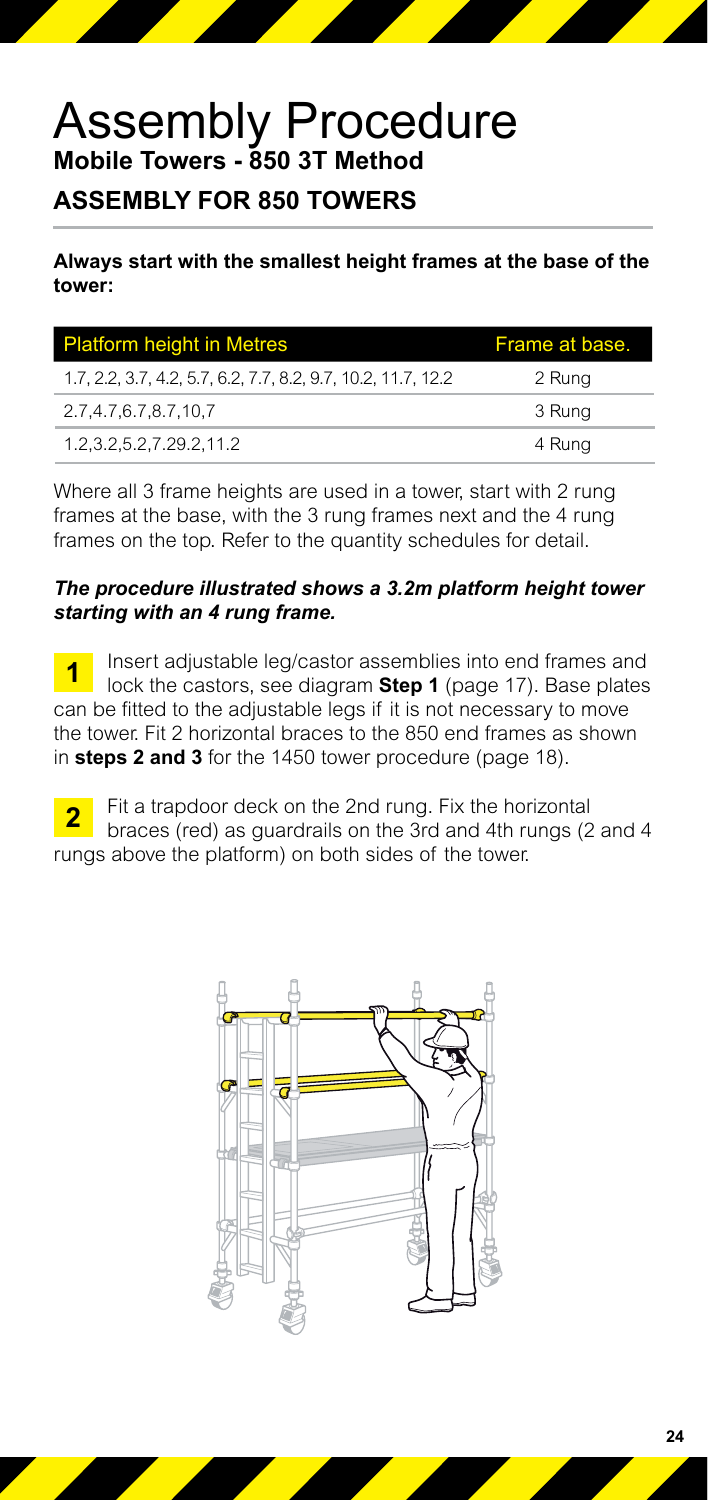**3** Fit 2 diagonal braces in opposing directions between the 1st and 3rd rungs. Ensure the frames are vertical and level by checking with a spirit level and setting the adjustable legs as necessary. Fit stabilisers (see notes on **page 30**). Fit the next pair of end frames and check the frame interlock clips are engaged.

**IMPORTANT. Only use the adjustment on the legs to level the tower and not to gain extra height.**

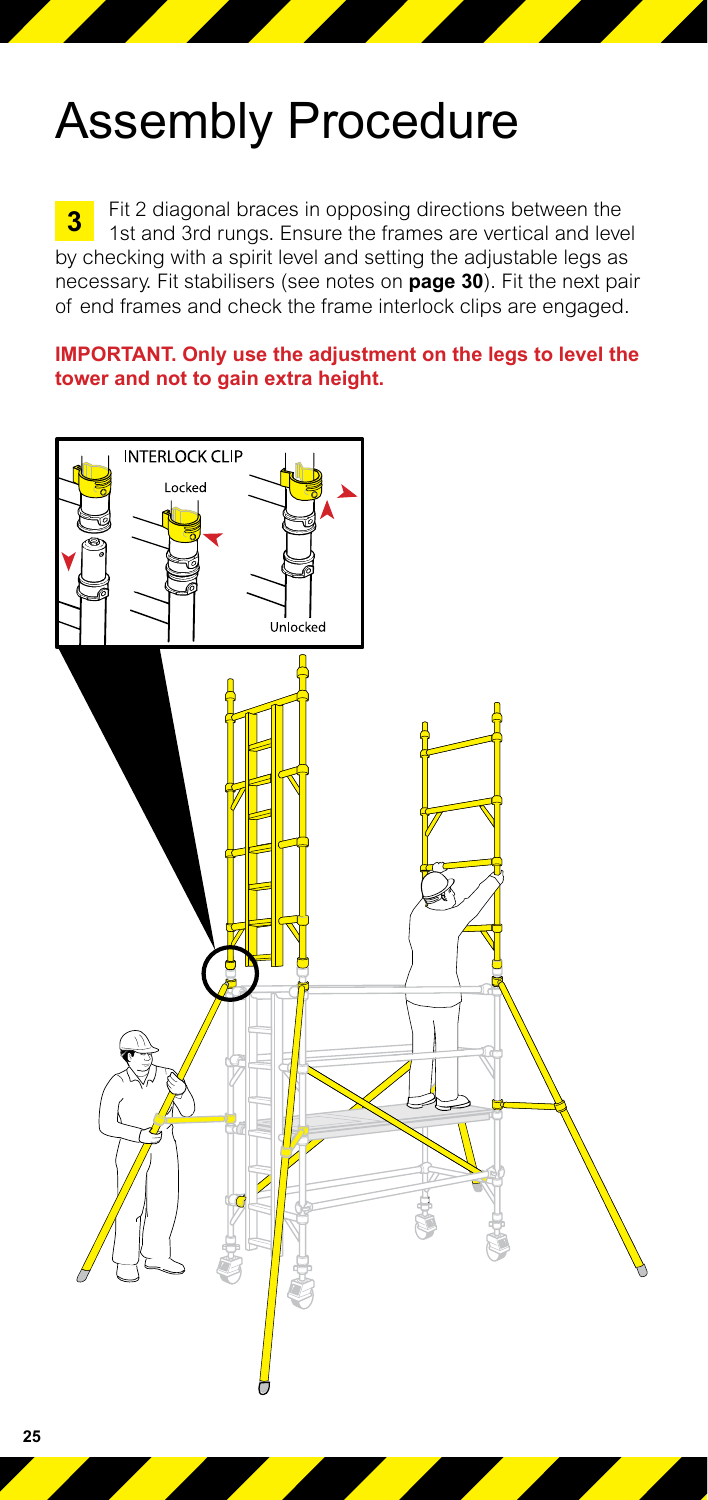**4** Fit 2 pairs of diagonal braces in opposing directions between the 3rd and 5th rungs. Locate a trapdoor deck on the 6th rung, with the trapdoor next to the ladder.

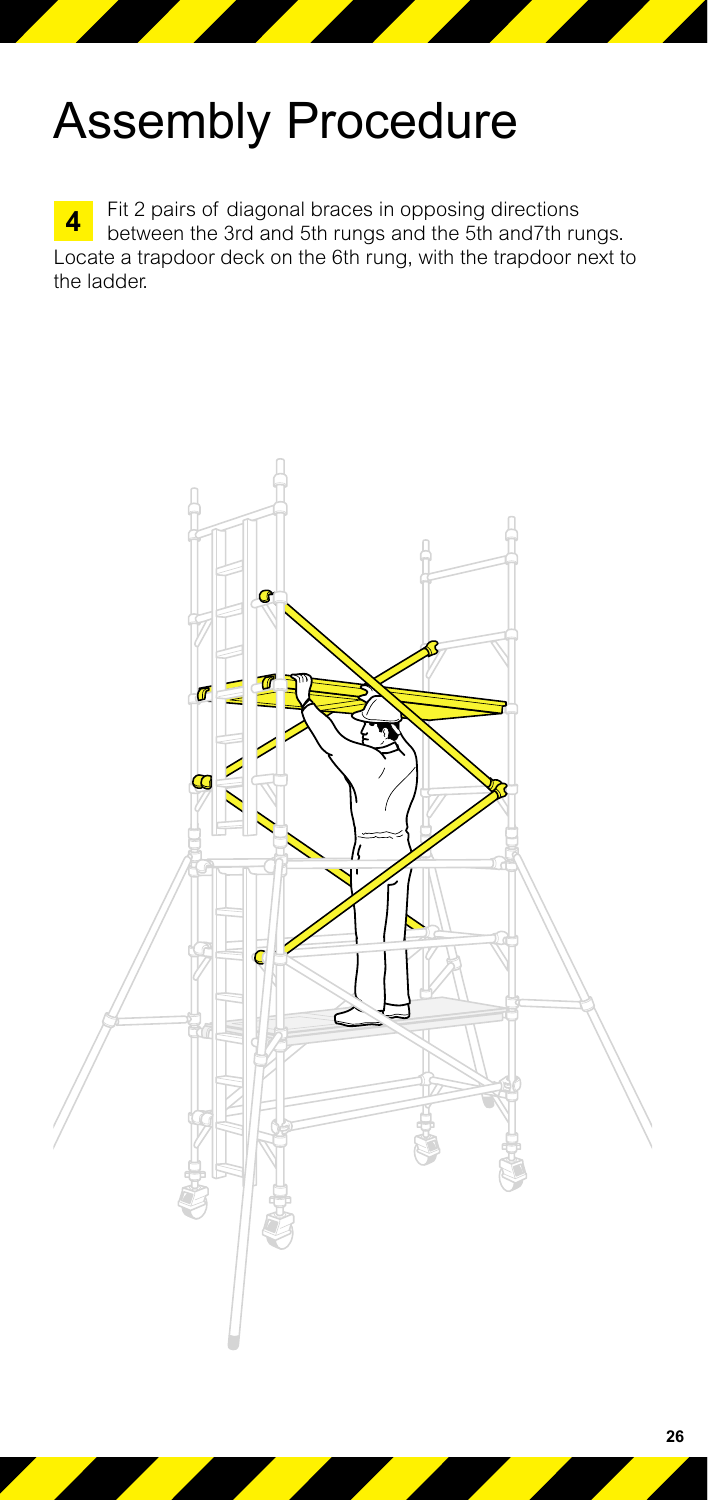**5** Climb up the inside of the tower and from the protected position of the trapdoor, fit guardrails to the 7th and 8th rungs, (in that order), on both sides of the tower.

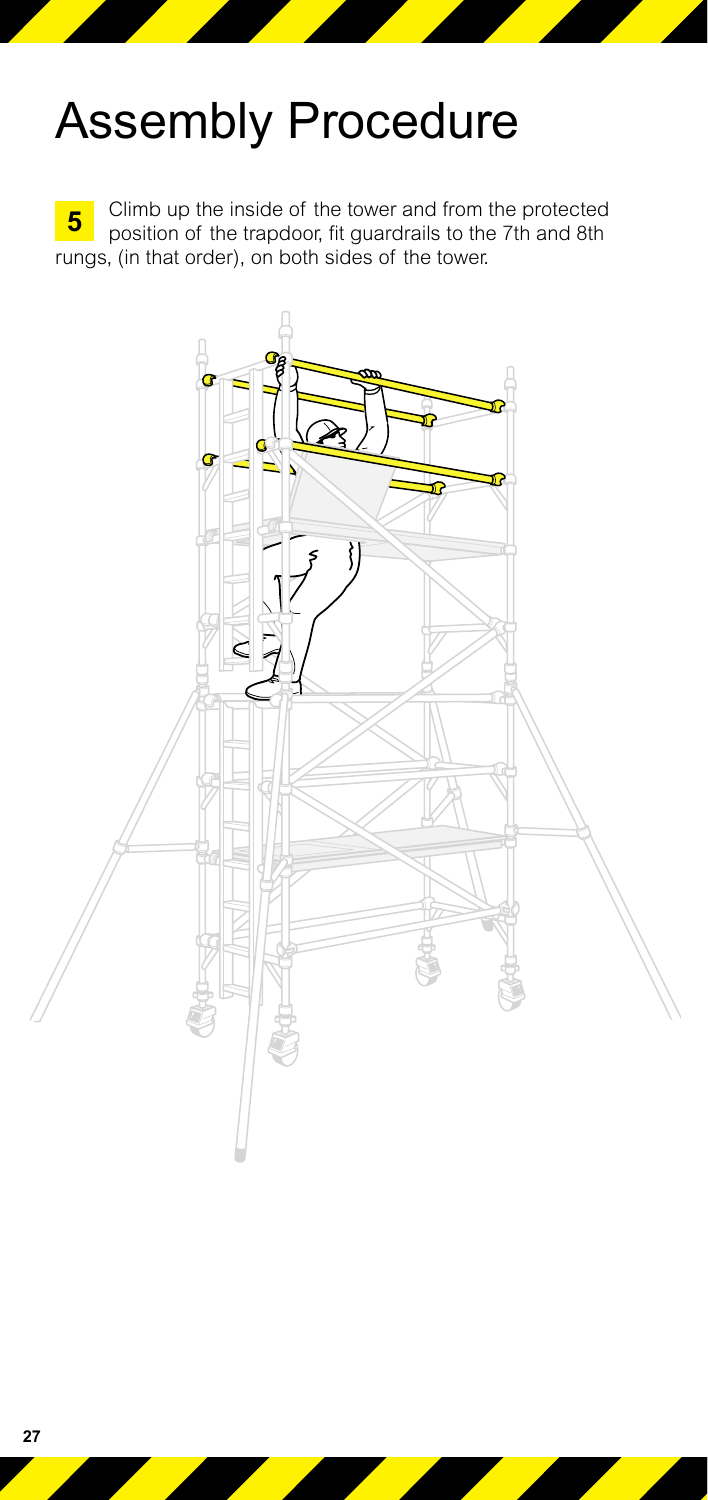**6** Continue the procedure until the required working height is reached, adding additional pairs of end frames, diagonal braces and fitting trapdoor platforms, as shown on previous steps. At every platform level, add horizontal braces as guardrails from the protected position within the trapdoor, (as shown in **step 5**).

Fit a single diagonal at the top of the tower as shown.

Fit the toeboards (see instruction on **page 29**).

The tower is now complete.



## Dismantling Procedure

**7** To take down the tower reverse the building sequence. When removing guardrail braces, unlock the 4 claws furthest from the trapdoor and then return immediately to the protected position within the trapdoor. You may then unlock the claws at the other ends of the guardrails to remove them from the tower.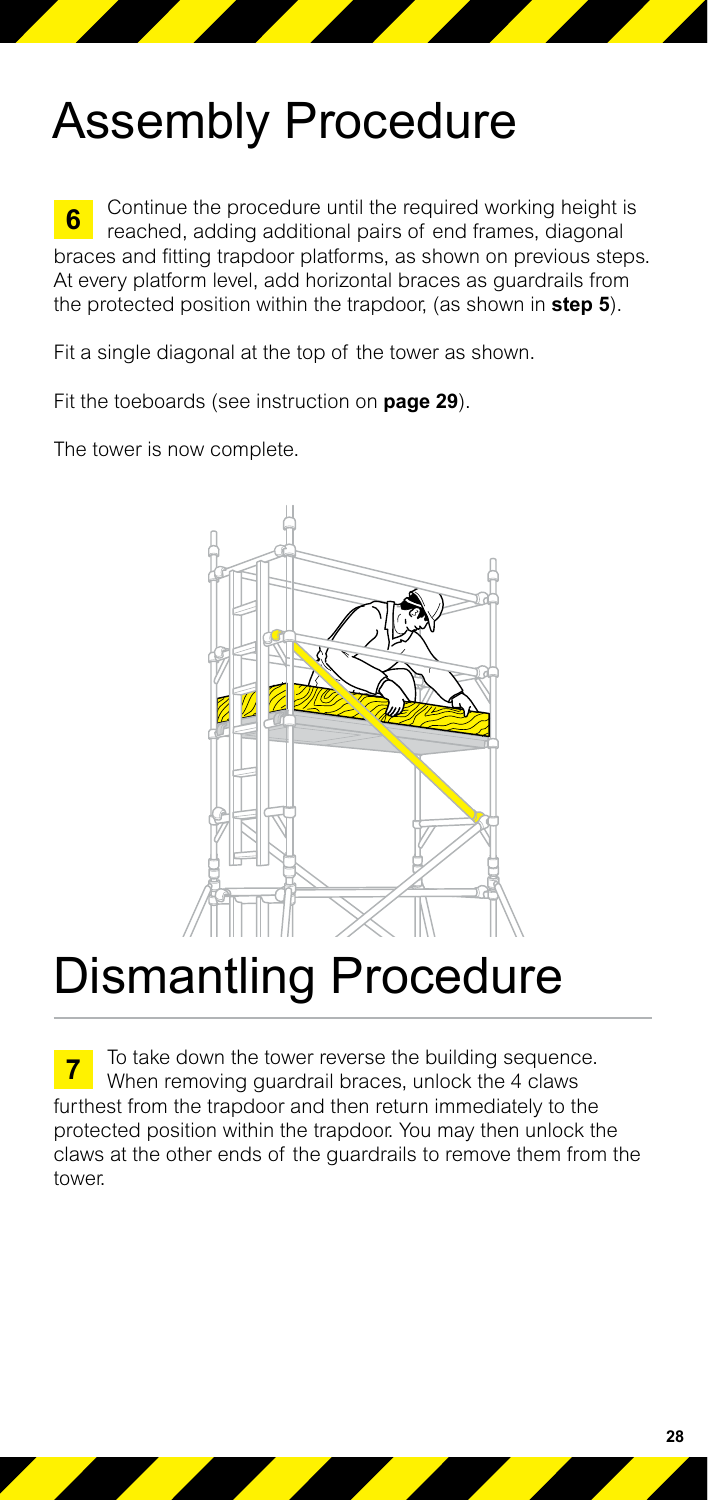## **Toeboards Mobile Towers - 3T Method FITTING TOEBOARDS**

Lock yellow plastic toeboard clips over rung and deck claw as shown. Position as **(A)** on right hand deck claw. On other side of the working platform, position the clip as **(B)**. Place 25mm thick toeboards into slots in toeboard clips as shown.

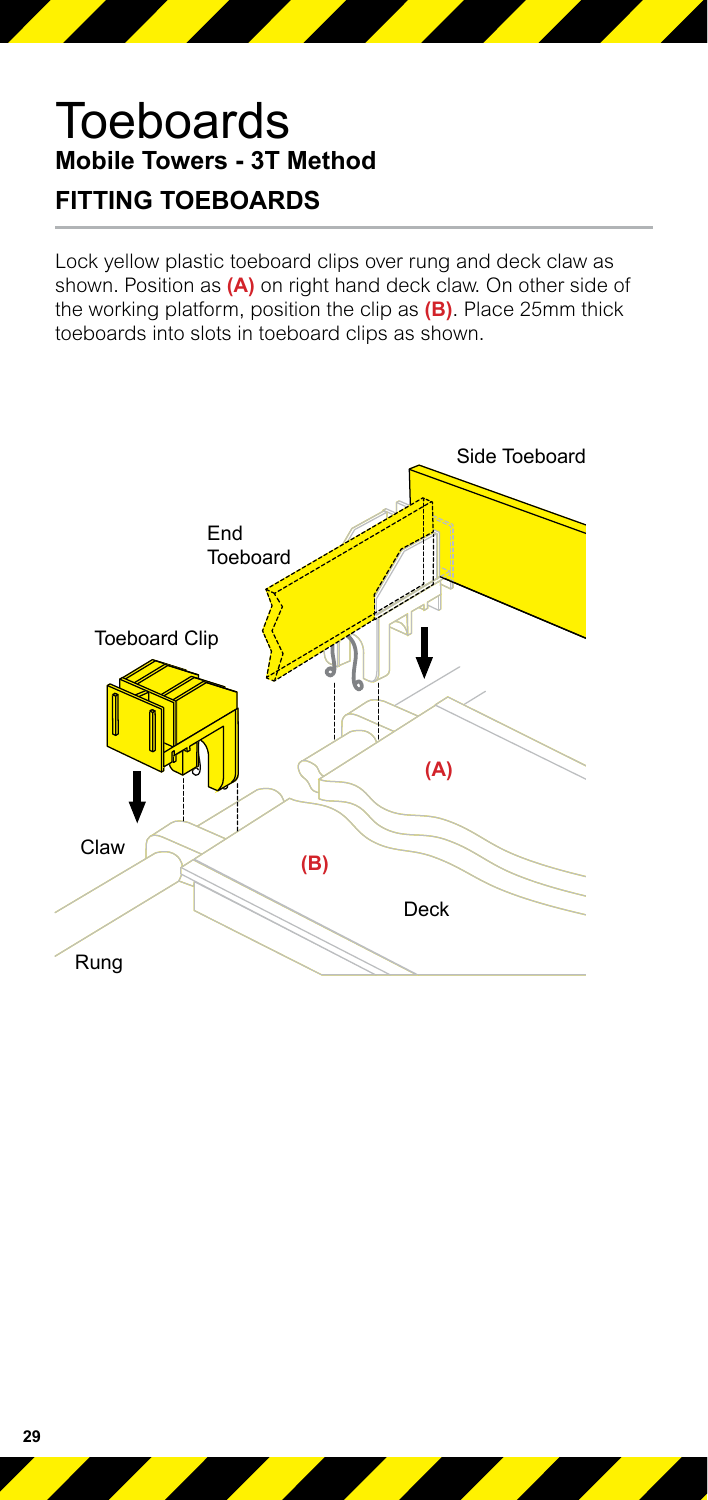## Stabilisers and Outriggers **Mobile Towers - 3T Method**

#### **STABILISERS**

Attach one stabiliser to each corner of the tower as shown. Ensure stabiliser feet are equally spaced to form a square.

SP10 and SP15 telescopic stabilisers must always be fully extended.

Position the lower clamp so that the lower arm is as close to the horizontal as possible. Adjust the position of the top clamp to ensure the stabiliser foot is in firm contact with the ground. Ensure clamps are secure.

Stabilisers are used when the tower is to be moved occasionally, frequent movement will require mobile outriggers.

When moving the tower, adjust the top clamps to lift the four stabiliser feet a maximum of 25mm off the ground and then unlock the castor brakes. After moving ensure all four stabiliser feet are repositioned in firm contact with the ground.

#### **STABILISER DIMENSIONS**



|                  | v    |
|------------------|------|
| SP7              | 1227 |
| SP <sub>10</sub> | 2241 |
| <b>SP15</b>      | 2757 |

#### **OUTRIGGERS**

For information on mobile outriggers please consult your supplier.